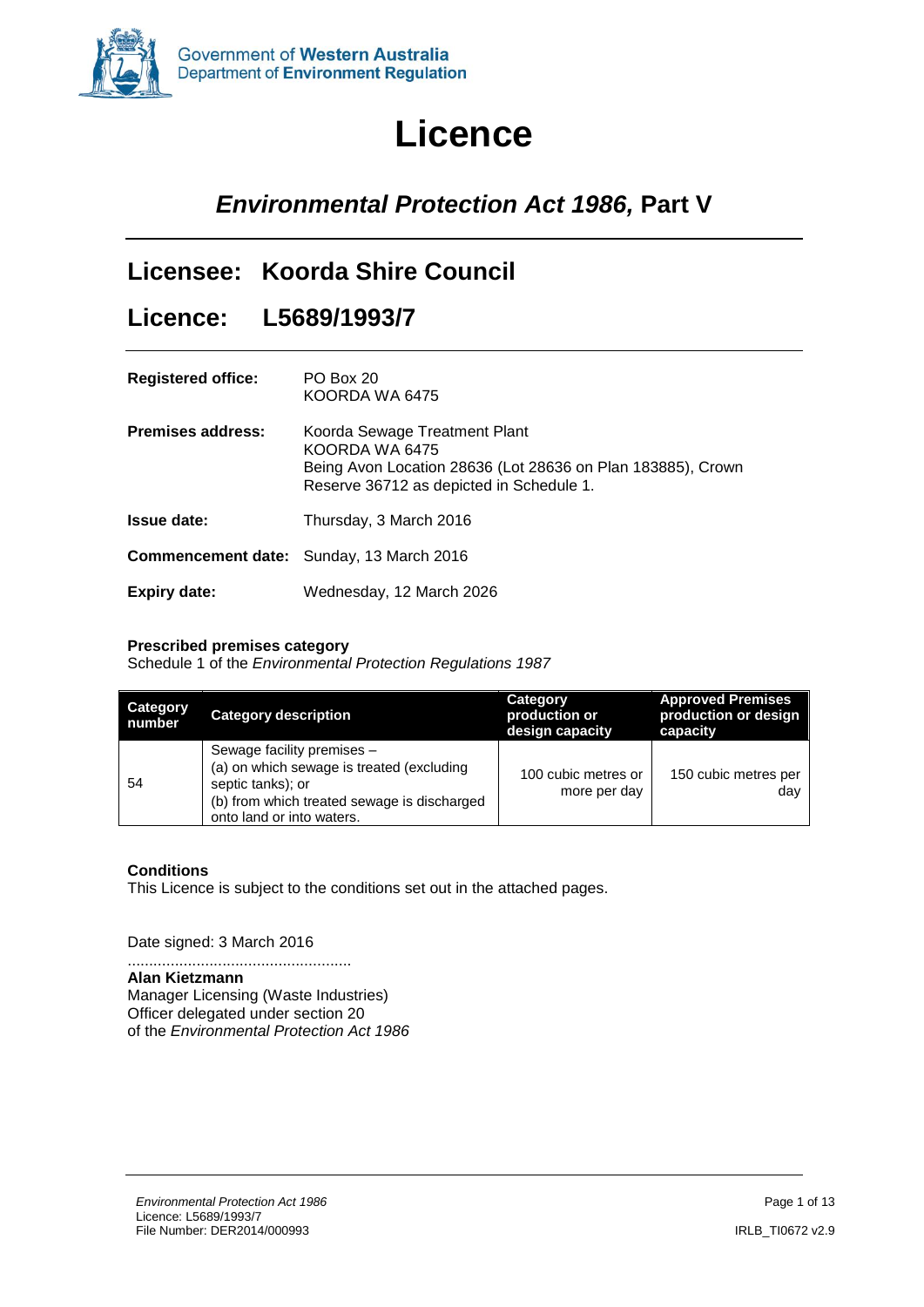

# <span id="page-1-0"></span>**Contents**

| Contents                                   | 2              |
|--------------------------------------------|----------------|
| Introduction                               | 2              |
| Licence conditions                         | $\overline{4}$ |
| General                                    | $\overline{4}$ |
| 2<br>Information                           | 6              |
| Schedule 1: Maps                           | 8              |
| Schedule 2: Reporting & notification forms |                |

# <span id="page-1-1"></span>**Introduction**

This Introduction is not part of the Licence conditions.

#### **DER's industry licensing role**

The Department of Environment Regulation (DER) is a government department for the state of Western Australia in the portfolio of the Minister for Environment. DER's purpose is to advise on and implement strategies for a healthy environment for the benefit of all current and future Western Australians.

DER has responsibilities under Part V of the *Environmental Protection Act 1986* (the Act) for the licensing of prescribed premises. Through this process DER regulates to prevent, control and abate pollution and environmental harm to conserve and protect the environment. DER also monitors and audits compliance with works approvals and licence conditions, takes enforcement action as appropriate and develops and implements licensing and industry regulation policy.

#### **Licence requirements**

This Licence is issued under Part V of the Act. Conditions contained within the Licence relate to the prevention, reduction or control of emissions and discharges to the environment and to the monitoring and reporting of them.

Where other statutory instruments impose obligations on the Premises/Licensee the intention is not to replicate them in the licence conditions. You should therefore ensure that you are aware of all your statutory obligations under the Act and any other statutory instrument. Legislation can be accessed through the State Law Publisher website using the following link: <http://www.slp.wa.gov.au/legislation/statutes.nsf/default.html>

For your Premises relevant statutory instruments include but are not limited to obligations under the:

- *Environmental Protection (Unauthorised Discharges) Regulations 2004* these Regulations make it an offence to discharge certain materials such as contaminated stormwater into the environment other than in the circumstances set out in the Regulations.
- *Environmental Protection (Controlled Waste) Regulations 2004* these Regulations place obligations on you if you produce, accept, transport or dispose of controlled waste.
- *Environmental Protection (Noise) Regulations 1997 these Regulations require noise* emissions from the Premises to comply with the assigned noise levels set out in the Regulations.

You must comply with your licence. Non-compliance with your licence is an offence and strict penalties exist for those who do not comply.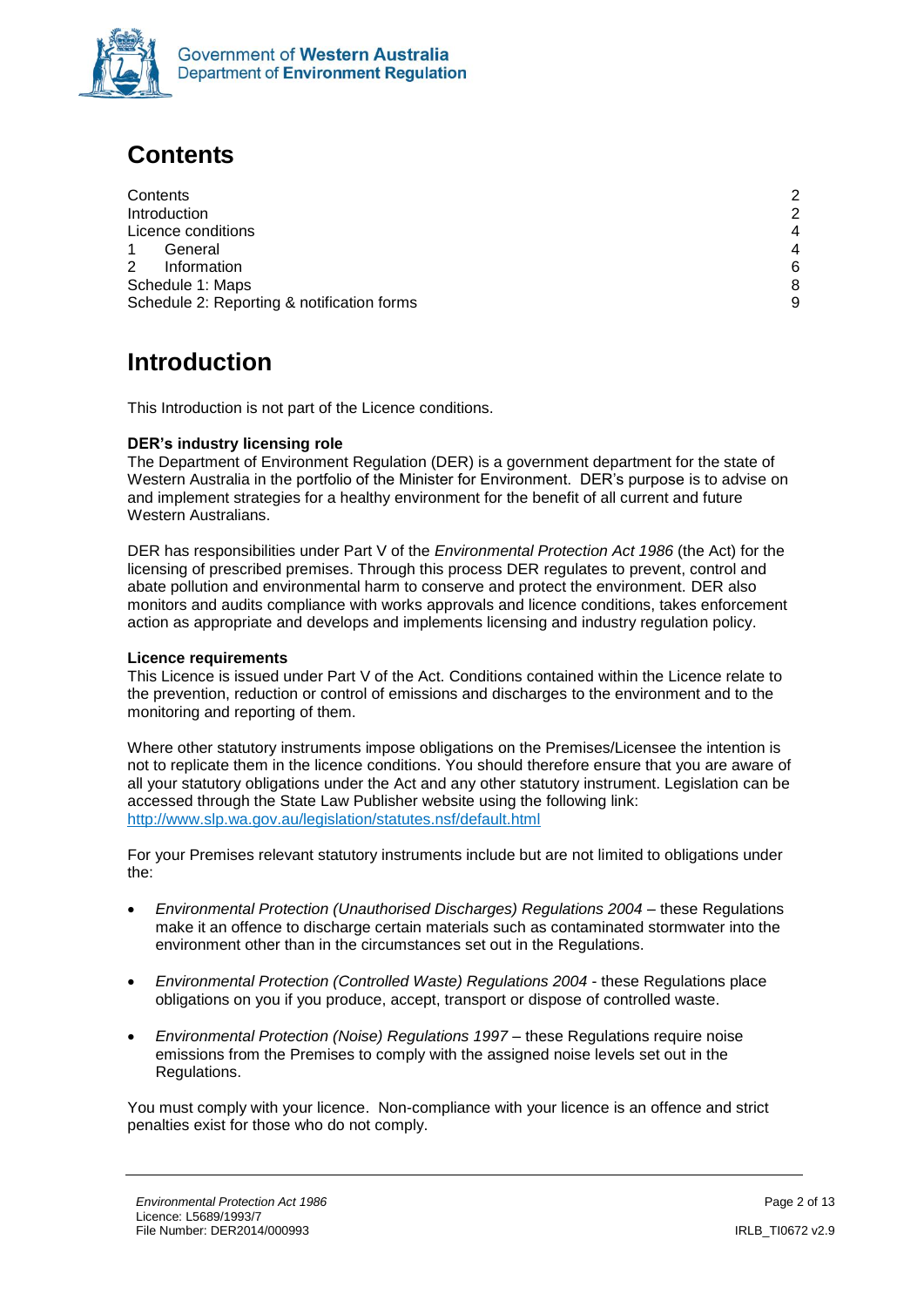

Licence holders are also reminded of the requirements of section 53 of the Act which places restrictions on making certain changes to prescribed premises unless the changes are in accordance with a works approval, licence, closure notice or environmental protection notice.

#### **Licence fees**

If you have a licence that is issued for more than one year, you are required to pay an annual licence fee prior to the anniversary date of issue of your licence. Non payment of annual licence fees will result in your licence ceasing to have effect meaning that it will no longer be valid and you will need to apply for a new licence for your Premises.

#### **Ministerial conditions**

If your Premises has been assessed under Part IV of the Act you may have had conditions imposed by the Minister for Environment. You are required to comply with any conditions imposed by the Minister.

#### **Premises description and Licence summary**

The Shire of Koorda operates the Koorda Wastewater Treatment Plant located at Lot 28636 on Plan 183885, Avon Location 28636, Crown Reserve 36712, Koorda. The land is owned by Department of Lands, Department of Planning and Infrastructure and has a Management Order with the Shire of Koorda listed as a vested interest for a sewage treatment plant.

The closest residential premises are located approximately 450 metres east of the Premises at the Koorda township.

The wastewater treatment plant is designed to serve an estimated population of 750 people and has a design capacity of 150m<sup>3</sup>/day. Koorda town has a current population of around 250 residents and the WWTP is currently operating at approximately 68m<sup>3</sup>/day. The WWTP operates a gravity sewer reticulation with 188 connections. Treatment consists of one Imhoff tank, one treatment / stabilisation (oxidation) pond and one evaporation / overflow pond for any excess liquids. The overflow pond was originally intended to store treated wastewater for re-use, but changes in rainfall and population has meant that there isn't enough water retained that can be reused. Settleable and floatable solids are removed from the Imhoff tank approximately twice per year, drained into a clay lined sludge drying bed before being taken off-site and disposed at the landfill.

The potential emissions of concern is considered to be gaseous and odour.

This Licence is the successor to licence L5689/1993/7.

| Instrument log    |               |                    |
|-------------------|---------------|--------------------|
| <b>Instrument</b> | <b>Issued</b> | <b>Description</b> |
| L5689/1993/2      | 14/01/2002    | Licence re-issue   |
| L5689/1993/3      | 27/01/2003    | Licence re-issue   |
| L5689/1993/4      | 09/02/2004    | Licence re-issue   |
| L5689/1993/5      | 14/03/2005    | Licence re-issue   |
| L5689/1993/6      | 05/03/2010    | Licence re-issue   |
| L5689/1993/7      | 03/03/2016    | Licence re-issue   |

The licences and works approvals issued for the Premises since 2002 Licence are:

#### **Severance**

It is the intent of these Licence conditions that they shall operate so that, if a condition or a part of a condition is beyond the power of this Licence to impose, or is otherwise *ultra vires* or invalid, that condition or part of a condition shall be severed and the remainder of these conditions shall nevertheless be valid to the extent that they are within the power of this Licence to impose and are not otherwise *ultra vires* or invalid.

#### **END OF INTRODUCTION**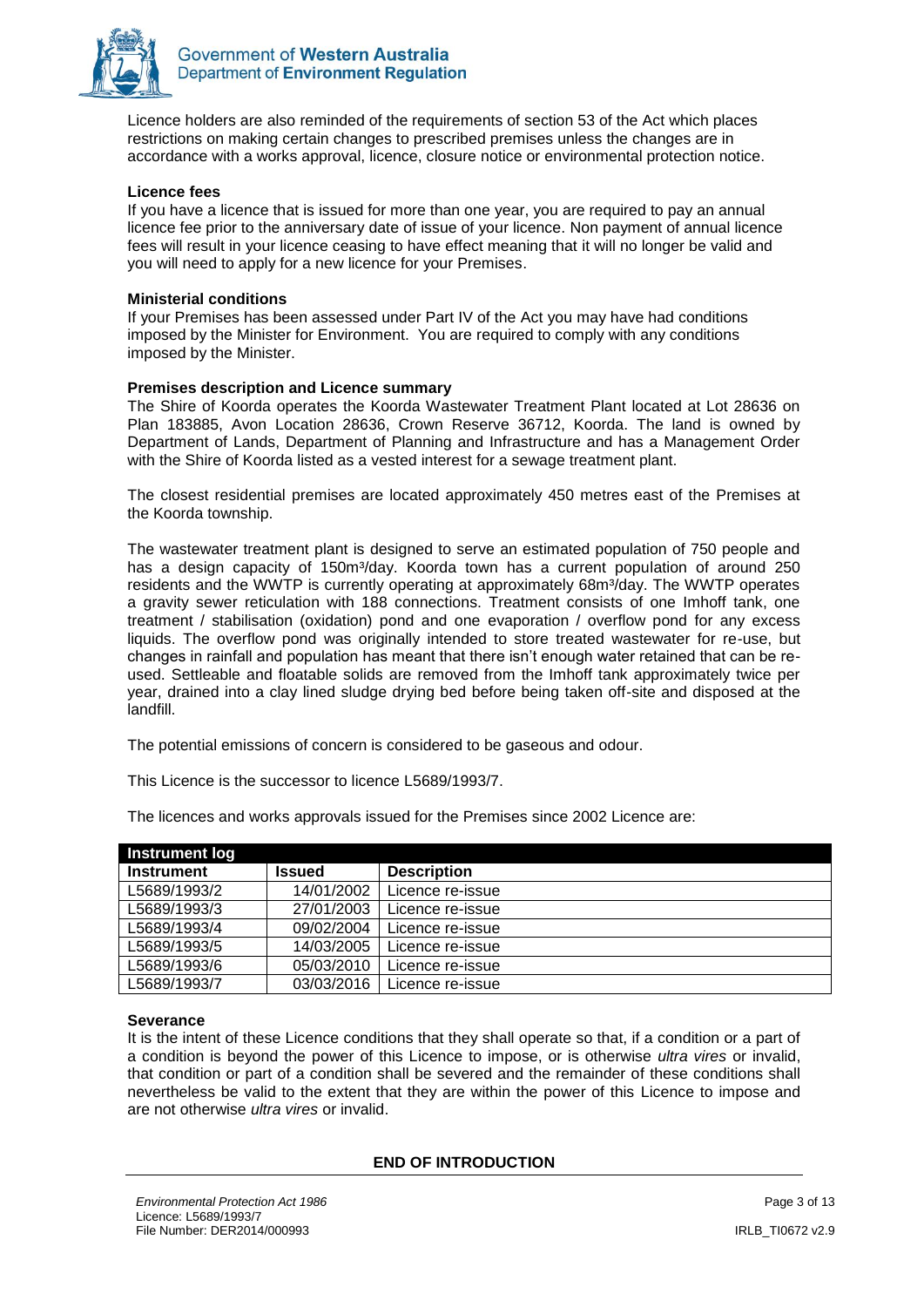

# <span id="page-3-0"></span>**Licence conditions**

### <span id="page-3-1"></span>**1 General**

#### **1.1 Interpretation**

- 1.1.1 In the Licence, definitions from the *Environmental Protection Act 1986* apply unless the contrary intention appears.
- 1.1.2 For the purposes of this Licence, unless the contrary intention appears:

**'Act'** means the *Environmental Protection Act 1986;*

**'annual period'** means the inclusive period from 1 July until 30 June;

**'CEO'** means Chief Executive Officer of the Department of Environment Regulation;

**'CEO'** for the purpose of correspondence means;

Chief Executive Officer Department Administering the Environmental Protection Act 1986 Locked Bag 33 CLOISTERS SQUARE WA 6850 Email: [info@der.wa.gov.au](mailto:info@der.wa.gov.au)

**'controlled waste'** has the definition in *Environmental Protection (Controlled Waste) Regulations 2004*;

**freeboard'** means the distance between the maximum water surface elevations and the top of retaining banks or structures at their lowest point;

**'leachate'** means liquid released by or water that has percolated through waste and which contains some of its constituents.

**'Licence'** means this Licence numbered L5689/1993/7 and issued under the Act;

**'Licensee'** means the person or organisation named as Licensee on page 1 of the Licence;

**'Premises'** means the area defined in the Premises Map in Schedule 1 and listed as the Premises address on page 1 of the Licence;

**'Schedule 1'** means Schedule 1 of this Licence unless otherwise stated;

**'Schedule 2'** means Schedule 2 of this Licence unless otherwise stated;

**'Waste Code'** means the Waste Code assigned to a type of controlled waste for purposes of waste tracking and reporting as specified in the Department of Environment Regulation "Controlled Waste Category List" (July 2014), as amended from time to time; and

**'usual working day'** means 0800 – 1700 hours, Monday to Friday excluding public holidays in Western Australia.

1.1.3 Any reference to an Australian or other standard in the Licence means the relevant parts of the standard in force from time to time during the term of this Licence.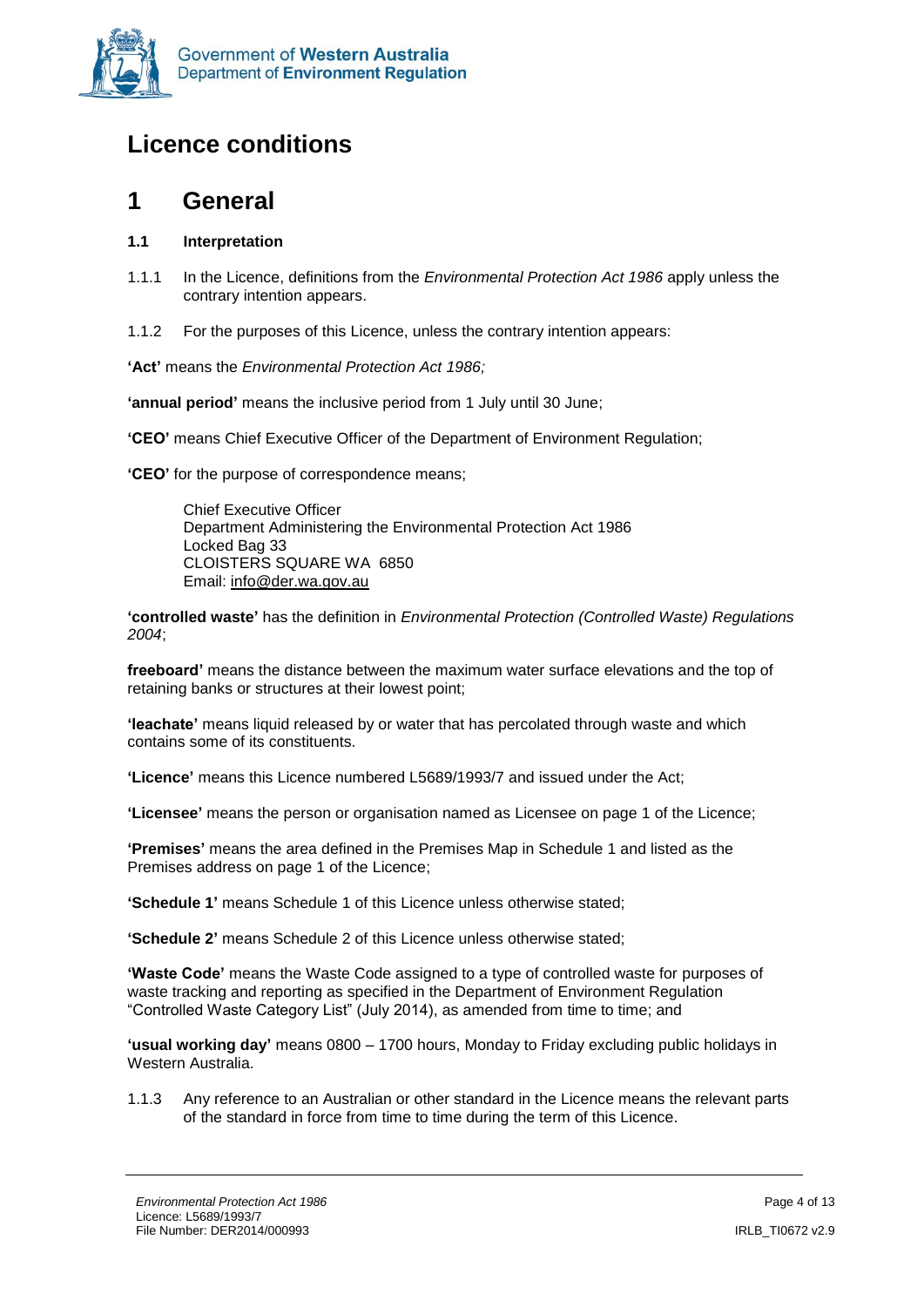

1.1.4 Any reference to a guideline or code of practice in the Licence means the version of that guideline or code of practice in force from time to time, and shall include any amendments or replacements to that guideline or code of practice made during the term of this Licence.

#### **1.2 Premises operation**

- 1.3.1 The Licensee shall record and investigate the exceedance of any descriptive or numerical limit in this section.
- 1.3.2 The Licensee shall only allow waste to be accepted on to the Premises if:
	- (a) it is of a type listed in Table 1.3.1; and
	- (b) the quantity accepted is below any limit listed in Table 1.3.1; and
	- (c) it meets any specification listed in Table 1.3.1

| Table 1.3.1: Waste acceptance |                   |                       |                                    |
|-------------------------------|-------------------|-----------------------|------------------------------------|
| Waste                         | <b>Waste Code</b> | <b>Quantity Limit</b> | Specification <sup>1</sup>         |
| Sewage                        | N/A               | 150 $m^3$ /day        | Accepted through sewer inflow only |

Note 1: Additional requirements for the acceptance of controlled waste are set out in the *Environmental Protection (Controlled Waste) Regulations 2004.* 

1.3.3 The Licensee shall ensure that the wastes accepted onto the Premises are only subjected to the processes set out in Table 1.3.2 and in accordance with any process requirements described in that table.

| Table 1.3.2: Waste processing |                                      |                                                                                                                                                                                                                                                                                                                   |
|-------------------------------|--------------------------------------|-------------------------------------------------------------------------------------------------------------------------------------------------------------------------------------------------------------------------------------------------------------------------------------------------------------------|
| <b>Waste type</b>             | <b>Process</b>                       | <b>Process requirements</b>                                                                                                                                                                                                                                                                                       |
| Sewage                        | Physical and biological<br>treatment | Ensure that all wastewater undergoes<br>$\bullet$<br>primary sedimentation within an imhoff<br>tank, followed by secondary biological<br>treatment in the waste stabilisation<br>pond.<br>Ensure that any treated wastewater<br>$\bullet$<br>shall be contained within an overflow<br>pond for solar evaporation. |

1.3.4 The Licensee shall ensure that waste material is only stored and/or treated within vessels or compounds provided with the infrastructure detailed in Table 1.3.3.

| Table 1.3.3: Containment infrastructure |                                      |                     |
|-----------------------------------------|--------------------------------------|---------------------|
| <b>Vessel or compound</b>               | <b>Material</b>                      | <b>Requirements</b> |
| Imhoff Tank                             | Wastewater                           | concrete            |
| Stabilisation pond                      | Wastewater                           | In-situ clays       |
| Overflow /<br>evaporation pond          | Treated<br>wastewater                | In-situ clays       |
| Sludge drying bed                       | Sewage<br>sludge from<br>Imhoff Tank | In-situ clays       |

1.3.5 The Licensee shall manage all wastewater treatment evaporation ponds such that:

- (a) overtopping of the ponds does not occur; and
- (b) a freeboard equal to, or greater than, 500mm is maintained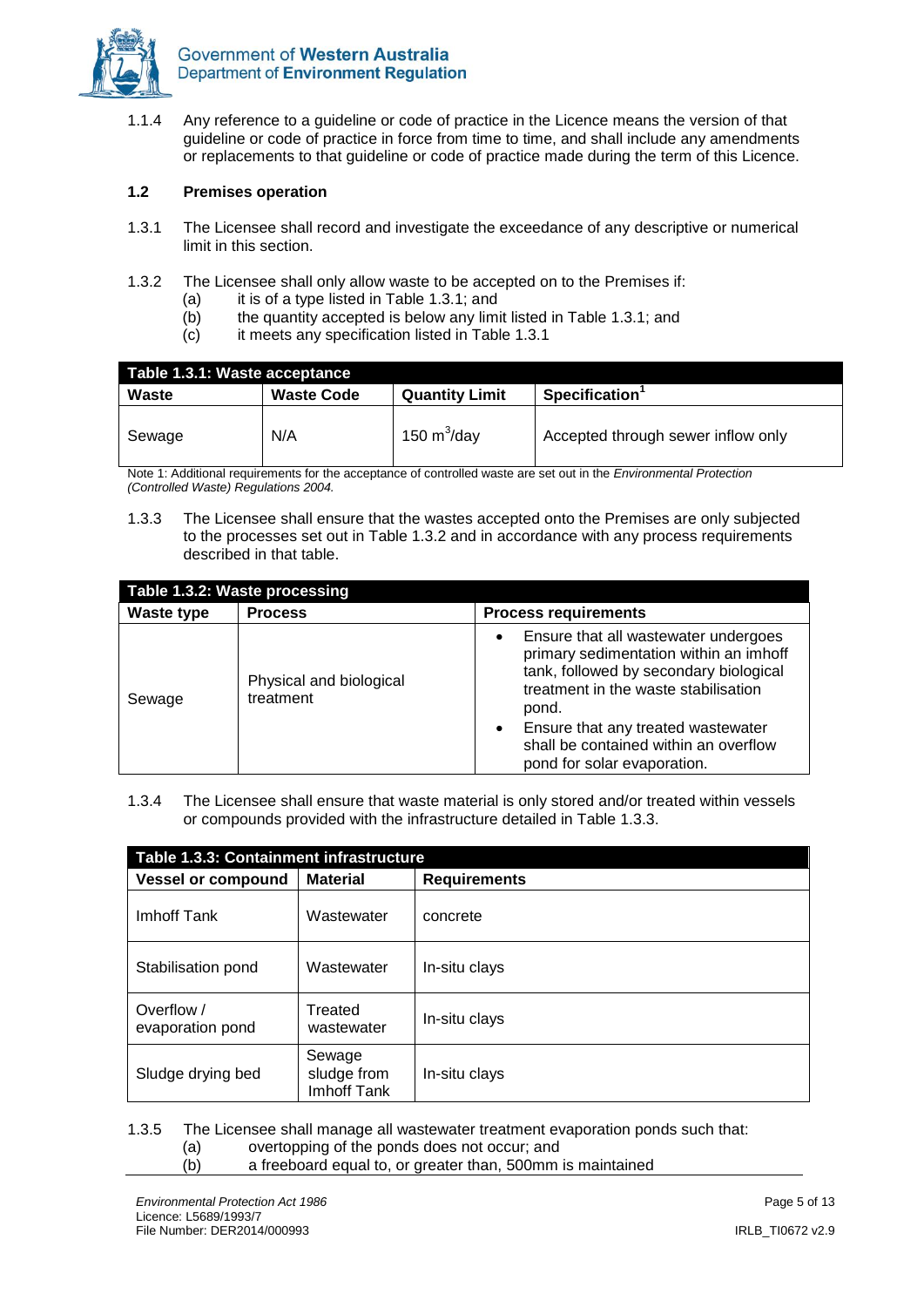

- (c) the integrity of the containment infrastructure is maintained; and
- (d) trapped overflows are maintained on the outlet of ponds to prevent carry-over of surface floating matter; and
- (e) vegetation and floating debris (emergent or otherwise) is prevented from encroaching onto pond surfaces or inner pond embankments
- 1.3.6 The Licensee shall:
	- (a) implement security measures at the site to prevent as far as is practical unauthorised access to the site; and
	- (b) undertake regular inspections of all security measures and repair damage as soon as practicable; and
	- (c) ensure the entrance gates are closed and locked when the site is closed or unmanned.

### <span id="page-5-0"></span>**2 Information**

#### **2.1 Records**

- 2.1.1 All information and records required by the Licence shall:
	- (a) be legible;
	- (b) if amended, be amended in such a way that the original and subsequent amendments remain legible or are capable of retrieval;
	- (c) except for records listed in 5.1.1(d) be retained for at least 6 years from the date the records were made or until the expiry of the Licence or any subsequent licence; and
	- (d) for those following records, be retained until the expiry of the Licence and any subsequent licence:
		- (i) off-site environmental effects; or
		- (ii) matters which affect the condition of the land or waters.
- 2.1.2 The Licensee shall complete an Annual Audit Compliance Report indicating the extent to which the Licensee has complied with the conditions of the Licence, and any previous licence issued under Part V of the Act for the Premises for the previous annual period.
- 2.1.3 The Licensee shall implement a complaints management system that as a minimum records the number and details of complaints received concerning the environmental impact of the activities undertaken at the Premises and any action taken in response to the complaint.

#### **2.2 Reporting**

2.2.2 The Licensee shall submit to the CEO an Annual Environmental Report within 28 calendar days after the end of the annual period. The report shall contain the information listed in Table 5.2.1 in the format or form specified in that table.

|                                 | Table 5.2.1: Annual Environmental Report                                                                                                                                           |                                                    |  |  |
|---------------------------------|------------------------------------------------------------------------------------------------------------------------------------------------------------------------------------|----------------------------------------------------|--|--|
| <b>Condition or table</b>       | <b>Parameter</b>                                                                                                                                                                   | Format or form                                     |  |  |
| (if relevant)                   |                                                                                                                                                                                    |                                                    |  |  |
|                                 | Summary of any failure or malfunction of any pollution<br>control equipment and any environmental incidents that<br>have occurred during the annual period and any action<br>taken | None specified                                     |  |  |
| 2.1.2                           | Compliance                                                                                                                                                                         | Annual Audit<br><b>Compliance Report</b><br>(AACR) |  |  |
| 2.1.3                           | Complaints summary                                                                                                                                                                 | None specified                                     |  |  |
| Note 1: Forms are in Schedule 2 |                                                                                                                                                                                    |                                                    |  |  |

Note 1: Forms are in Schedule 2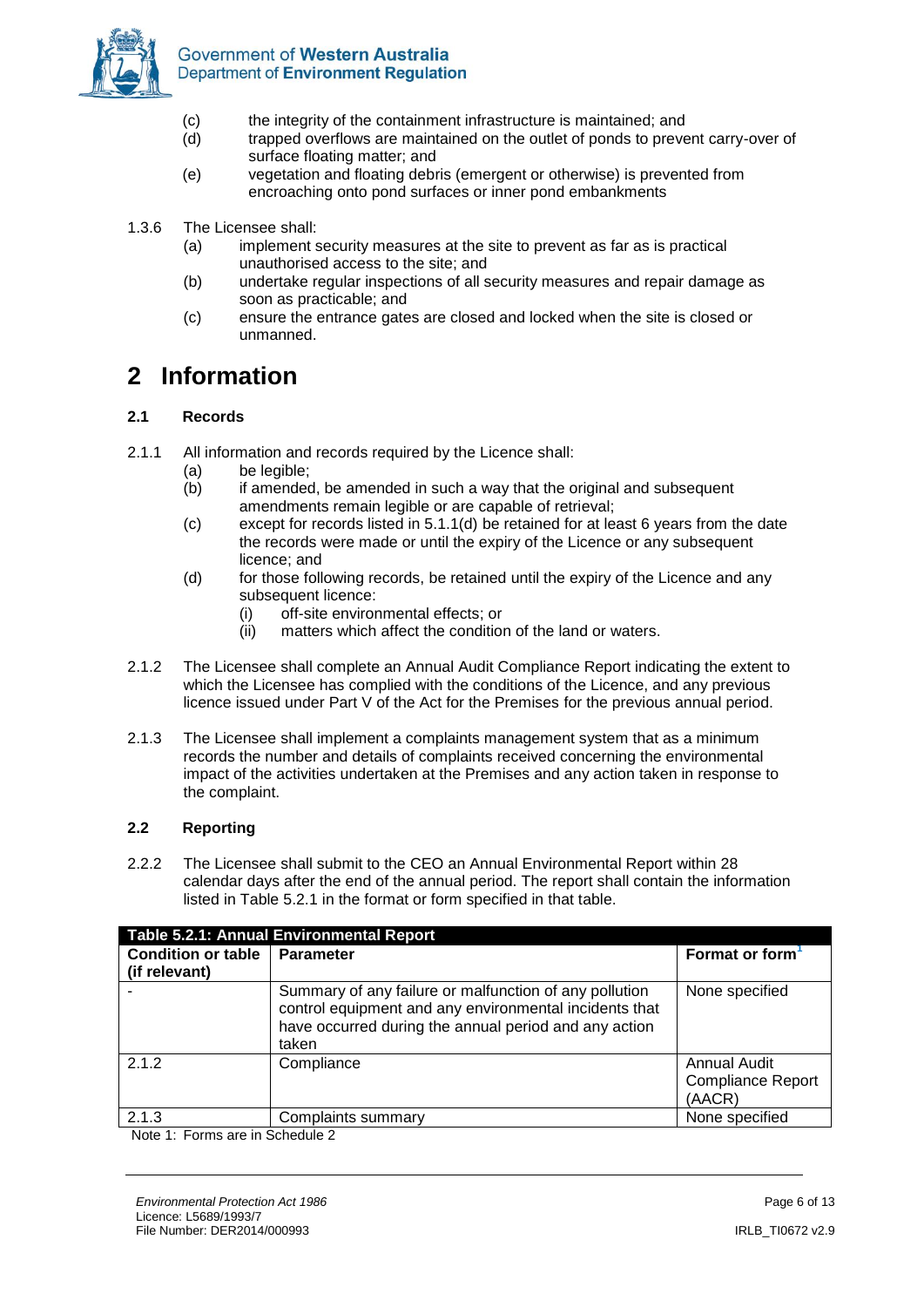

#### **2.3 Notification**

2.3.2 The Licensee shall ensure that the parameters listed in Table 5.3.1 are notified to the CEO in accordance with the notification requirements of the table.

| Table 5.3.1: Notification requirements        |                                                                                                                               |                                                                                                                             |                                 |
|-----------------------------------------------|-------------------------------------------------------------------------------------------------------------------------------|-----------------------------------------------------------------------------------------------------------------------------|---------------------------------|
| <b>Condition</b><br>or table<br>(if relevant) | <b>Parameter</b>                                                                                                              | Notification requirement <sup>1</sup>                                                                                       | <b>Format</b><br>or form $\sim$ |
| 2.1.1                                         | Breach of any limit specified<br>in the Licence                                                                               | Part A: As soon as practicable but no<br>later than 5pm of the next usual working<br>day.<br>Part B: As soon as practicable | N1                              |
|                                               | Removal of sewage sludge<br>from a treatment pond,<br>wastewater treatment vessel,<br>sewage sludge storage pond<br>or Geobag | No less than 14 days in advance of<br>works                                                                                 |                                 |

Note 1: Notification requirements in the Licence shall not negate the requirement to comply with s72 of the Act

Note 2: Forms are in Schedule 2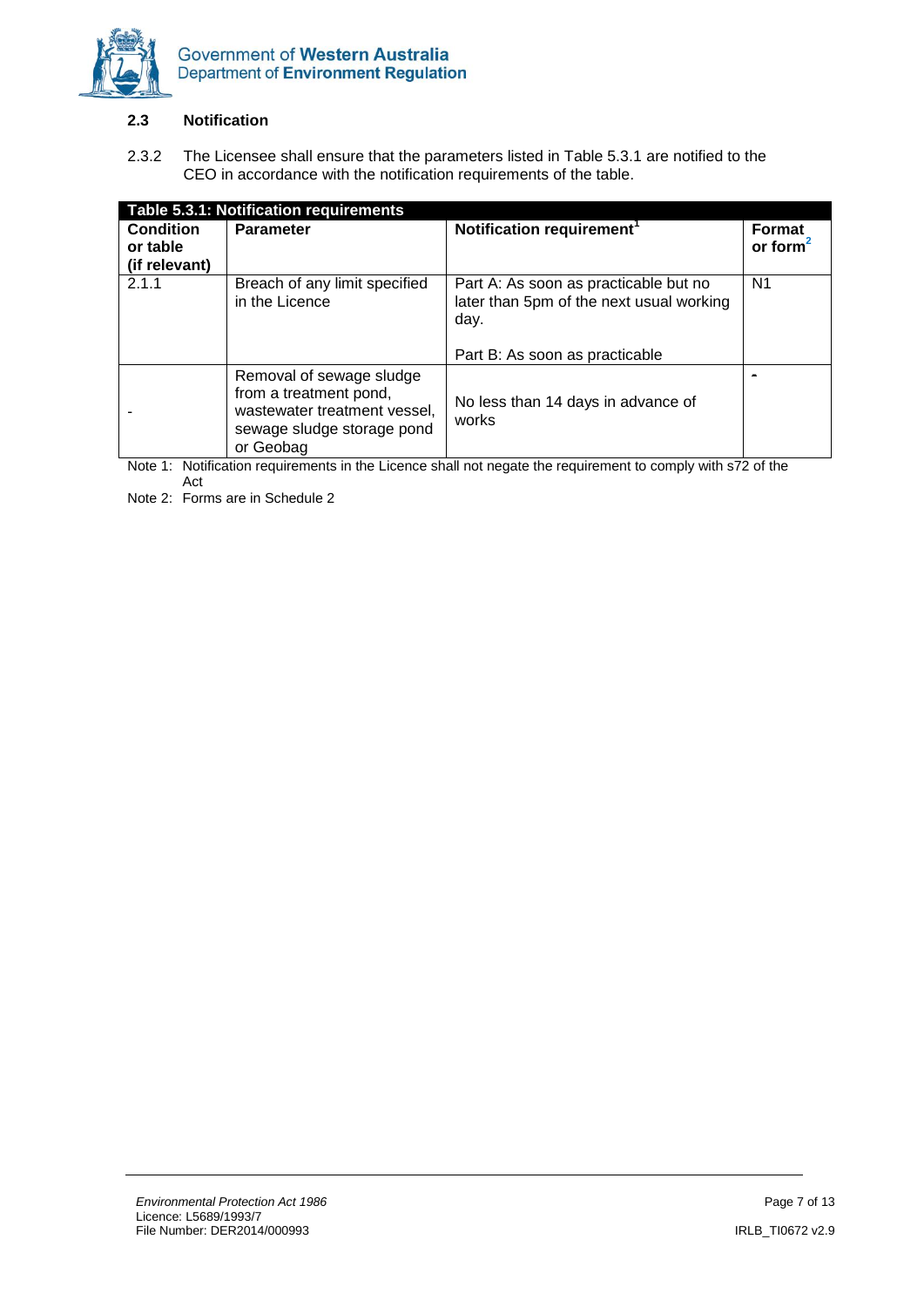

# <span id="page-7-0"></span>**Schedule 1: Maps**

#### **Premises map**

The Premises is shown in the map below. The pink line depicts the Premises boundary.

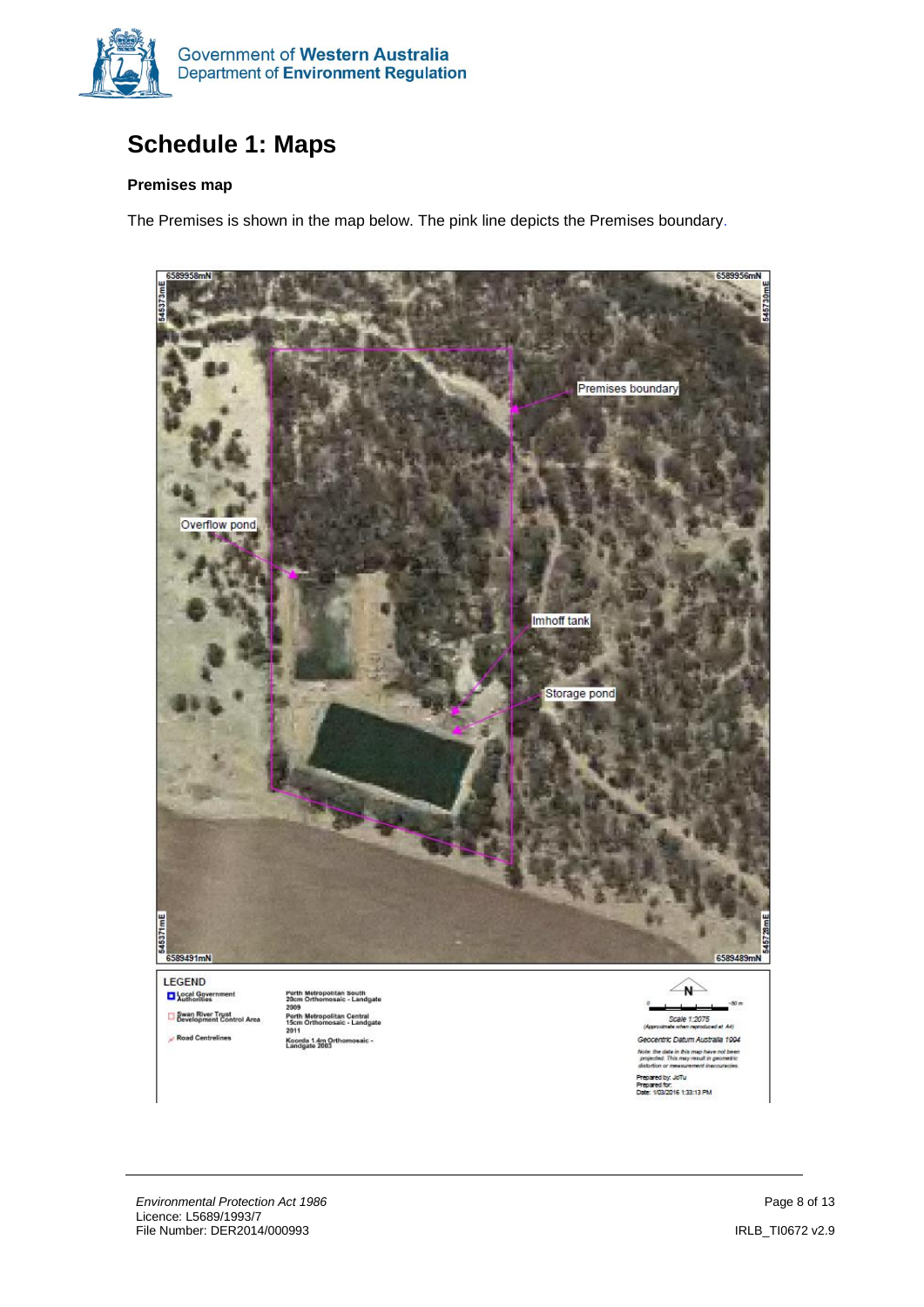

# <span id="page-8-0"></span>**Schedule 2: Reporting & notification forms**

These forms are provided for the proponent to report monitoring and other data required by the Licence. They can be requested in an electronic format.

# ANNUAL AUDIT COMPLIANCE REPORT PROFORMA

#### **SECTION A LICENCE DETAILS**

| Licence Number:   |    | Licence File Number: |
|-------------------|----|----------------------|
| Company Name:     |    | ABN:                 |
| Trading as:       |    |                      |
| Reporting period: |    |                      |
|                   | to |                      |

#### **STATEMENT OF COMPLIANCE WITH LICENCE CONDITIONS**

- 1. Were all conditions of the Licence complied with within the reporting period? (please tick the appropriate box)
	- $Yes \Box$  Please proceed to Section C

 $No \Box$  Please proceed to Section B

Each page must be initialled by the person(s) who signs Section C of this Annual Audit Compliance Report (AACR).

Initial: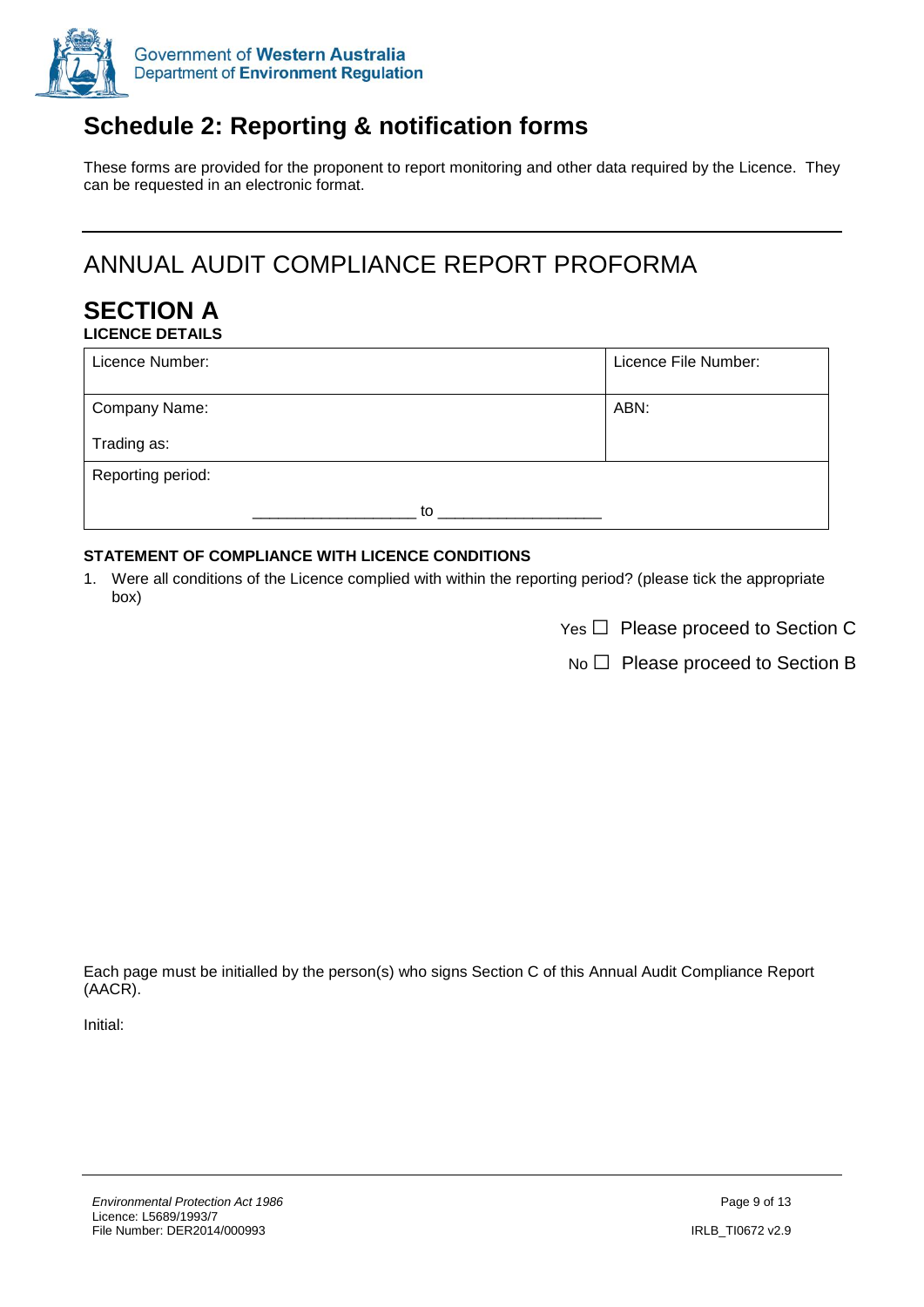

#### **SECTION B DETAILS OF NON-COMPLIANCE WITH LICENCE CONDITION.**

Please use a separate page for each Licence condition that was not complied with.

| a) Licence condition not complied with:                                                                                 |                             |  |
|-------------------------------------------------------------------------------------------------------------------------|-----------------------------|--|
|                                                                                                                         |                             |  |
| b) Date(s) when the non compliance occurred, if applicable:                                                             |                             |  |
|                                                                                                                         |                             |  |
| c) Was this non compliance reported to DER?:                                                                            |                             |  |
| $\sqcup$ Yes<br>Reported to DER verbally<br>Date ___________<br>$\Box$ Reported to DER in writing<br>Date _____________ | $\mathsf{\underline{I}}$ No |  |
| d) Has DER taken, or finalised any action in relation to the non compliance?:                                           |                             |  |
|                                                                                                                         |                             |  |
| e) Summary of particulars of the non compliance, and what was the environmental impact:                                 |                             |  |
|                                                                                                                         |                             |  |
| f) If relevant, the precise location where the non compliance occurred (attach map or diagram):                         |                             |  |
|                                                                                                                         |                             |  |
| g) Cause of non compliance:                                                                                             |                             |  |
|                                                                                                                         |                             |  |
| h) Action taken, or that will be taken to mitigate any adverse effects of the non compliance:                           |                             |  |
|                                                                                                                         |                             |  |
| i) Action taken or that will be taken to prevent recurrence of the non compliance:                                      |                             |  |
|                                                                                                                         |                             |  |

Each page must be initialled by the person(s) who signs Section C of this AACR

Initial: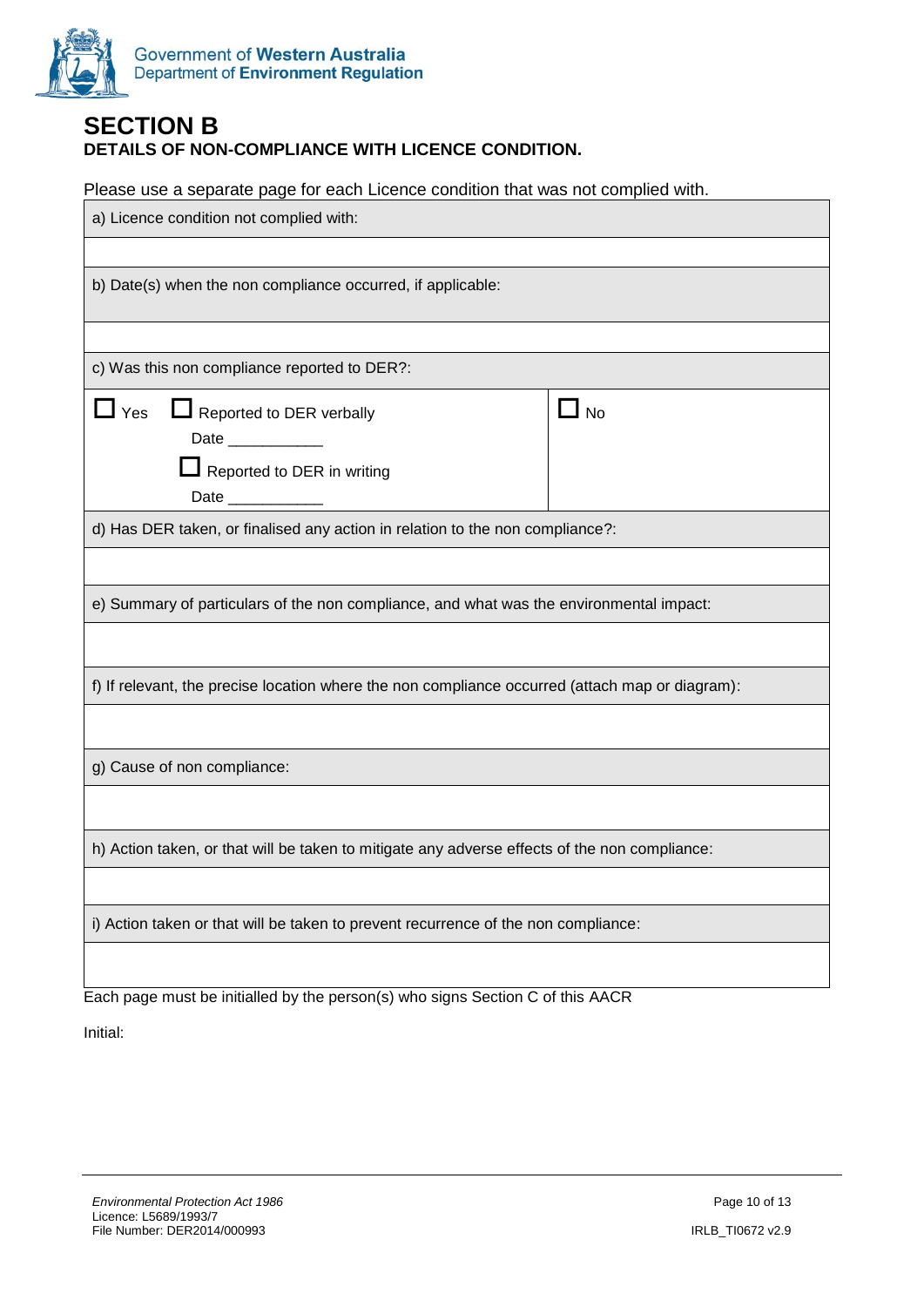

# **SECTION C**

#### **SIGNATURE AND CERTIFICATION**

This Annual Audit Compliance Report (AACR) may only be signed by a person(s) with legal authority to sign it. The ways in which the AACR must be signed and certified, and the people who may sign the statement, are set out below.

Please tick the box next to the category that describes how this AACR is being signed. If you are uncertain about who is entitled to sign or which category to tick, please contact the licensing officer for your premises.

| If the licence holder is                                 |        | The Annual Audit Compliance Report must be signed and certified:                                                                                                         |
|----------------------------------------------------------|--------|--------------------------------------------------------------------------------------------------------------------------------------------------------------------------|
|                                                          | $\Box$ | by the individual licence holder, or                                                                                                                                     |
| An individual                                            | $\Box$ | by a person approved in writing by the Chief Executive Officer of the<br>Department of Environment Regulation to sign on the licensee's behalf.                          |
| A firm or other                                          | $\Box$ | by the principal executive officer of the licensee; or                                                                                                                   |
| unincorporated<br>company                                | $\Box$ | by a person with authority to sign on the licensee's behalf who is approved in<br>writing by the Chief Executive Officer of the Department of Environment<br>Regulation. |
|                                                          | $\Box$ | by affixing the common seal of the licensee in accordance with the<br>Corporations Act 2001; or                                                                          |
|                                                          | $\Box$ | by two directors of the licensee; or                                                                                                                                     |
|                                                          | $\Box$ | by a director and a company secretary of the licensee, or                                                                                                                |
| A corporation                                            | $\Box$ | if the licensee is a proprietary company that has a sole director who is also<br>the sole company secretary – by that director, or                                       |
|                                                          | $\Box$ | by the principal executive officer of the licensee; or                                                                                                                   |
|                                                          | $\Box$ | by a person with authority to sign on the licensee's behalf who is approved<br>in writing by the Chief Executive Officer of the Department of Environment<br>Regulation. |
|                                                          | $\Box$ | by the principal executive officer of the licensee; or                                                                                                                   |
| A public authority<br>(other than a local<br>government) | $\Box$ | by a person with authority to sign on the licensee's behalf who is approved<br>in writing by the Chief Executive Officer of the Department of Environment<br>Regulation. |
| a local government                                       | $\Box$ | by the chief executive officer of the licensee; or                                                                                                                       |
|                                                          | $\Box$ | by affixing the seal of the local government.                                                                                                                            |

It is an offence under section 112 of the *Environmental Protection Act 1986* for a person to give information on this form that to their knowledge is false or misleading in a material particular. There is a maximum penalty of \$50,000 for an individual or body corporate.

I/We declare that the information in this annual audit compliance report is correct and not false or misleading in a material particular.

| SIGNATURE: _________________________                                                                                                                                                                                                                                                                                               |       |
|------------------------------------------------------------------------------------------------------------------------------------------------------------------------------------------------------------------------------------------------------------------------------------------------------------------------------------|-------|
| NAME:                                                                                                                                                                                                                                                                                                                              | NAME: |
|                                                                                                                                                                                                                                                                                                                                    |       |
|                                                                                                                                                                                                                                                                                                                                    |       |
| $\mathsf{OPT}$ and $\mathsf{OPT}$ are $\mathsf{OPT}$ and $\mathsf{OPT}$ are $\mathsf{OPT}$ and $\mathsf{OPT}$ are $\mathsf{OPT}$ and $\mathsf{OPT}$ are $\mathsf{OPT}$ are $\mathsf{OPT}$ and $\mathsf{OPT}$ are $\mathsf{OPT}$ are $\mathsf{OPT}$ are $\mathsf{OPT}$ are $\mathsf{OPT}$ are $\mathsf{OPT}$ are $\mathsf{OPT}$ are |       |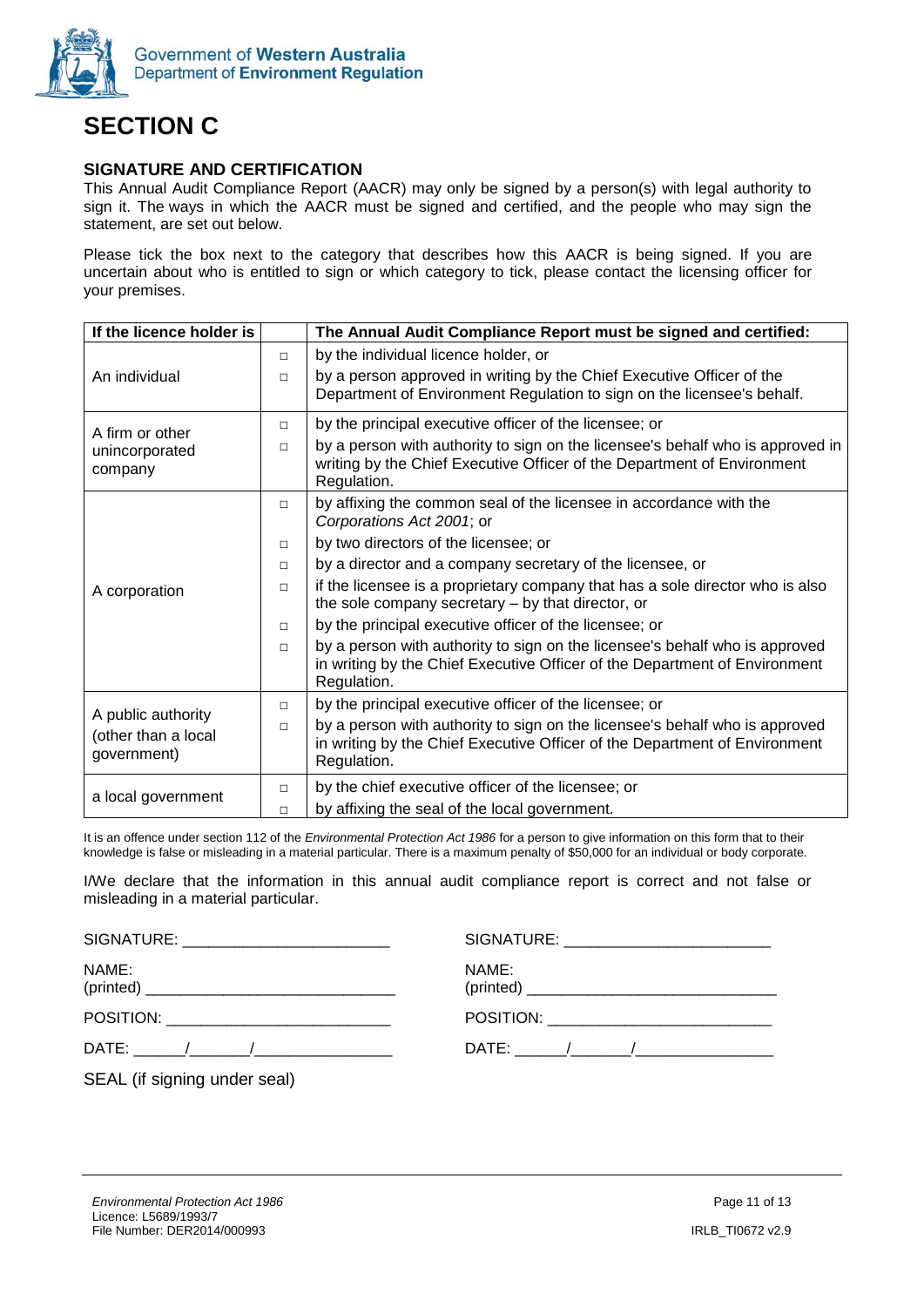

Form: N1 N1 Date of breach:

Licence: L5689/1993/7 Licensee: Shire of Koorda

#### **Notification of detection of the breach of a limit.**

These pages outline the information that the operator must provide.

Units of measurement used in information supplied under Part A and B requirements shall be appropriate to the circumstances of the emission. Where appropriate, a comparison should be made of actual emissions and authorised emission limits.

#### Part A

| Licence Number                 |  |
|--------------------------------|--|
| Name of operator               |  |
| Location of Premises           |  |
| Time and date of the detection |  |

| Notification requirements for the breach of a limit |  |  |
|-----------------------------------------------------|--|--|
| Emission point reference/ source                    |  |  |
| Parameter(s)                                        |  |  |
| Limit                                               |  |  |
| Measured value                                      |  |  |
| Date and time of monitoring                         |  |  |
| Measures taken, or intended to                      |  |  |
| be taken, to stop the emission                      |  |  |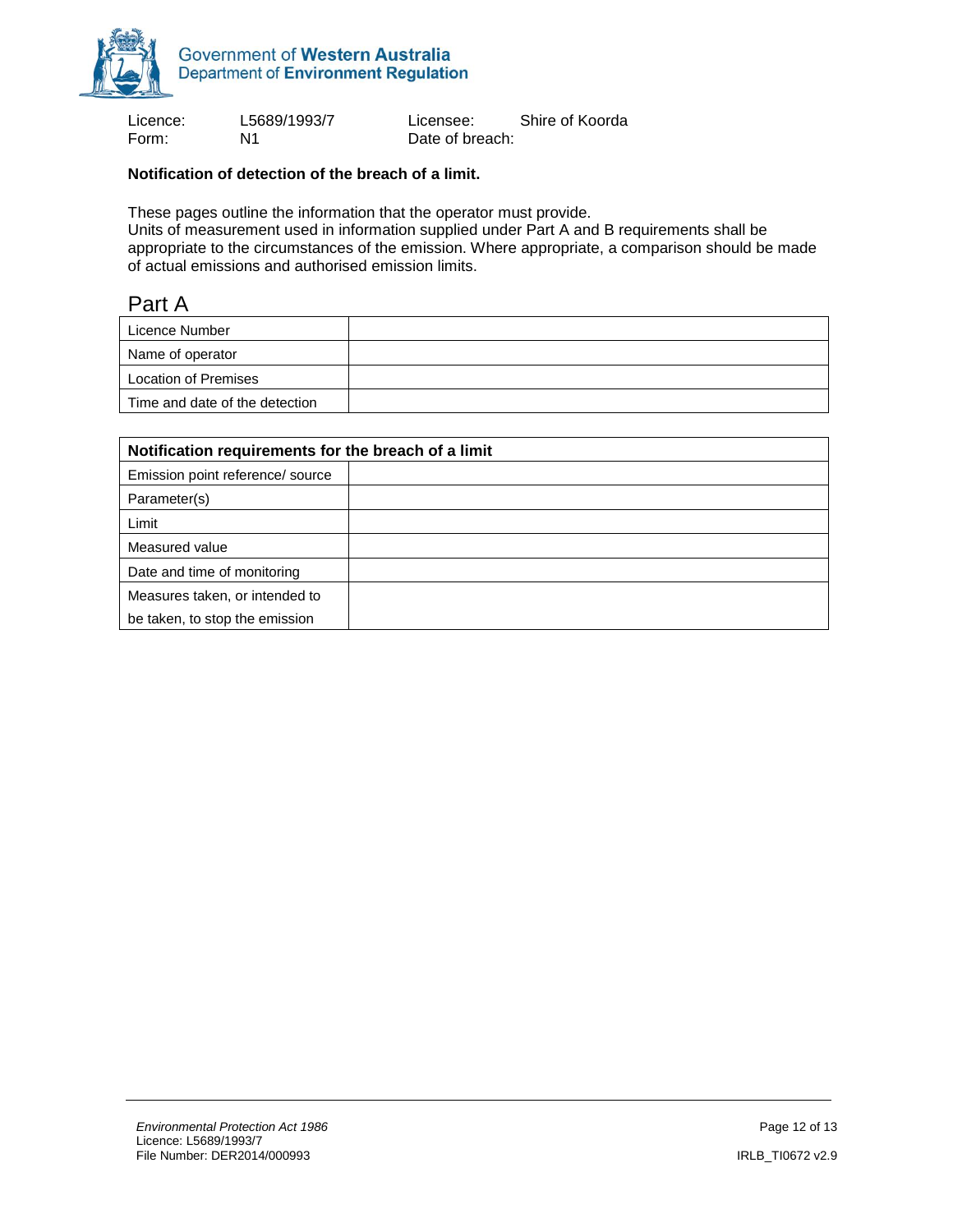

# Part B

| Any more accurate information on the matters for<br>notification under Part A.                                                                                |  |
|---------------------------------------------------------------------------------------------------------------------------------------------------------------|--|
| Measures taken, or intended to be taken, to<br>prevent a recurrence of the incident.                                                                          |  |
| Measures taken, or intended to be taken, to rectify,<br>limit or prevent any pollution of the environment<br>which has been or may be caused by the emission. |  |
| The dates of any previous N1 notifications for the<br>Premises in the preceding 24 months.                                                                    |  |

| Name                   |  |
|------------------------|--|
| Post                   |  |
| Signature on behalf of |  |
| Shire of Koorda        |  |
| Date                   |  |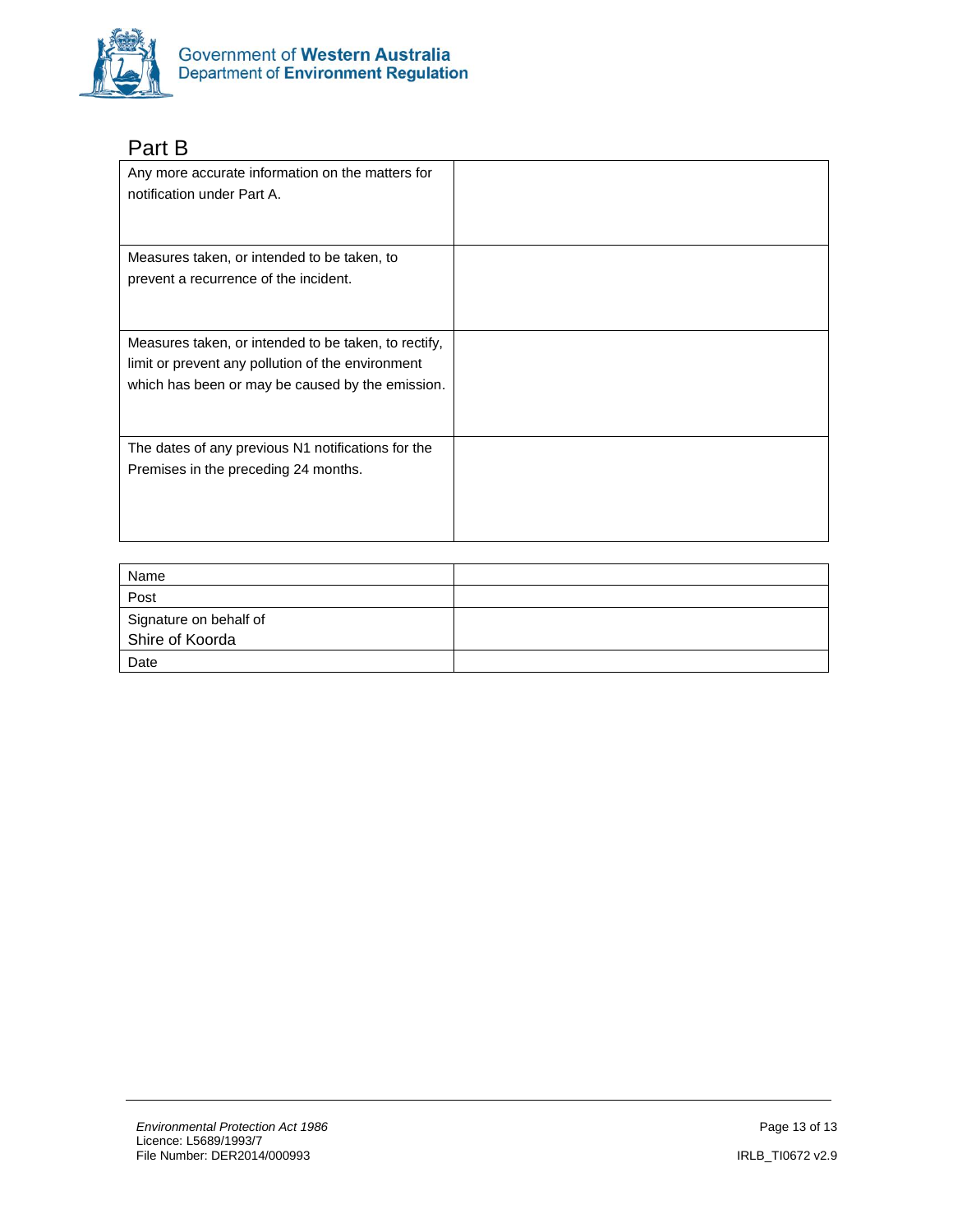<span id="page-13-0"></span>

# **Decision Document**

# *Environmental Protection Act 1986,* **Part V**

|                           | Proponent: Shire of Koorda                                                                      |
|---------------------------|-------------------------------------------------------------------------------------------------|
| Licence:                  | L5689/1993/7                                                                                    |
| <b>Registered office:</b> | PO Box 20<br>KOORDA WA 6475                                                                     |
| <b>Premises address:</b>  | Koorda Sewage Treatment Plant<br>Lot 28636 on Plan 18385, Crown Reserve 36712<br>KOORDA WA 6475 |
| <b>Issue date:</b>        | Thursday, 3 March 2016                                                                          |
|                           | <b>Commencement date:</b> Sunday, 13 March 2016                                                 |
| <b>Expiry date:</b>       | Wednesday, 12 March 2026                                                                        |

#### **Decision**

Based on the assessment detailed in this document the Department of Environment Regulation (DER) CEO delegated officer, has decided to issue a licence. The Delegated officer considers that in reaching this decision, he has taken into account all relevant considerations and that the Licence and its conditions will ensure that an appropriate level of environmental protection is provided.

Decision Document prepared by: Josephine Tuohy

Licensing Officer

Decision Document authorised by: Alan Kietzmann

Delegated Officer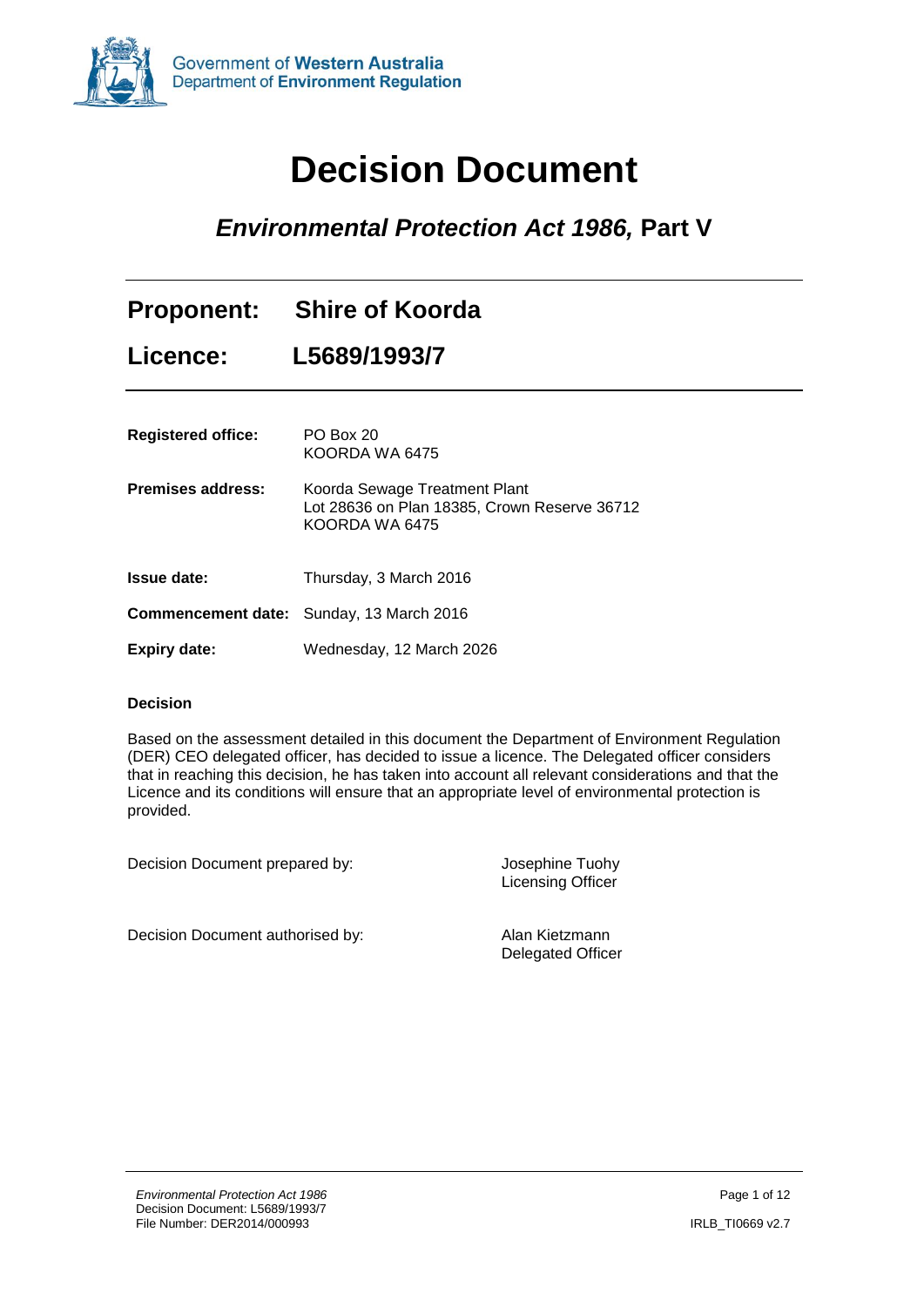

# <span id="page-14-0"></span>**Contents**

|   | <b>Decision Document</b>                     |                |
|---|----------------------------------------------|----------------|
|   | Contents                                     | $\mathcal{P}$  |
|   | Purpose of this Document                     | $\mathcal{P}$  |
| 2 | Administrative summary                       | 3              |
| 3 | Executive summary of proposal and assessment | $\overline{4}$ |
| 4 | Decision table                               | 5              |
| 5 | Advertisement and consultation table         | 11             |
| 6 | <b>Risk Assessment</b>                       | 12             |
|   |                                              |                |

# <span id="page-14-1"></span>**1 Purpose of this Document**

This decision document explains how DER CEO delegated officer has assessed and determined the application and provides a record of the decision-making process and how relevant factors have been taken into account. Stakeholders should note that this document is limited to the delegated officer's assessment and decision making under Part V of the *Environmental Protection Act 1986.* Other approvals may be required for the proposal, and it is the proponent's responsibility to ensure they have all relevant approvals for their Premises.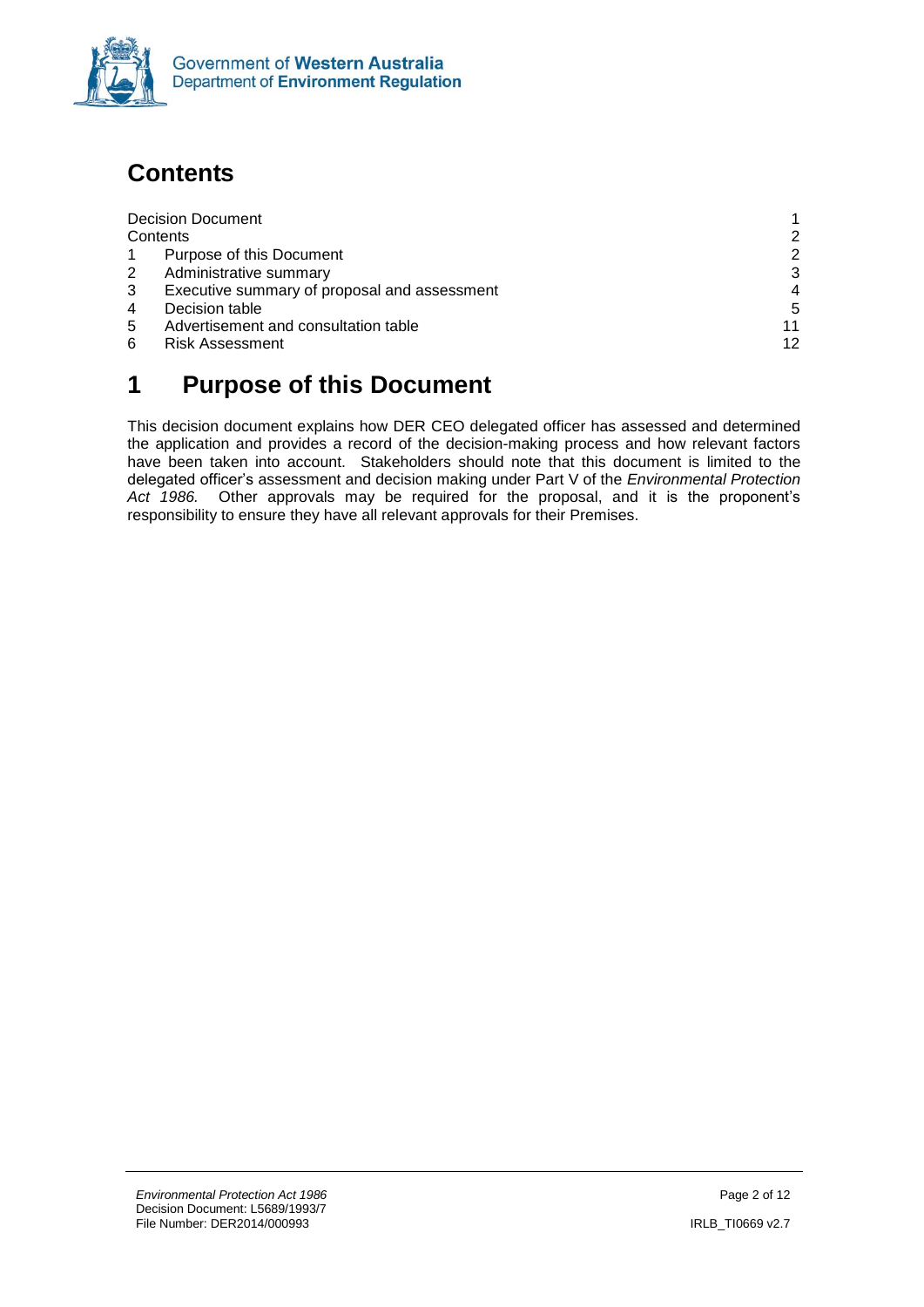

# <span id="page-15-0"></span>**2 Administrative summary**

| <b>Administrative details</b>                                                                                                                    |                                                                                |                                                                         |
|--------------------------------------------------------------------------------------------------------------------------------------------------|--------------------------------------------------------------------------------|-------------------------------------------------------------------------|
| Application type                                                                                                                                 | Works Approval<br>New Licence<br>Licence amendment<br>Works Approval amendment |                                                                         |
| Activities that cause the premises to become<br>prescribed premises                                                                              | Category number(s)<br>54                                                       | <b>Assessed design</b><br>capacity<br>$150 \text{ m}^3/\text{day}$      |
| Application verified                                                                                                                             | Date: 10/02/2016                                                               |                                                                         |
|                                                                                                                                                  |                                                                                |                                                                         |
| Application fee paid                                                                                                                             | Date: 11/02/2016<br>No <sub>1</sub><br>Yesl I                                  | $N/A\boxtimes$                                                          |
| Works Approval has been complied with                                                                                                            |                                                                                |                                                                         |
| Compliance Certificate received                                                                                                                  | $Yes \Box$<br>No <sub>1</sub><br>$Yes \Box$<br>$No\boxtimes$                   | $N/A\boxtimes$                                                          |
| Commercial-in-confidence claim                                                                                                                   |                                                                                |                                                                         |
| Commercial-in-confidence claim outcome                                                                                                           |                                                                                |                                                                         |
| Is the proposal a Major Resource Project?                                                                                                        | $No\neg\Box$<br>$Yes \Box$                                                     |                                                                         |
| Was the proposal referred to the Environmental<br>Protection Authority (EPA) under Part IV of the<br><b>Environmental Protection Act 1986?</b>   | $No\boxtimes$<br>$Yes \Box$                                                    | Referral decision No:<br>Managed under Part V<br>Assessed under Part IV |
| Is the proposal subject to Ministerial Conditions?                                                                                               | $Yes \Box$<br>$No\neg\Box$                                                     | Ministerial statement No:<br>EPA Report No:                             |
| Does the proposal involve a discharge of waste<br>into a designated area (as defined in section 57<br>of the Environmental Protection Act 1986)? | $No\neg\Box$<br>$Yes \Box$<br>Department of Water consulted Yes□               | No $\boxtimes$                                                          |
| Is the Premises within an Environmental Protection Policy (EPP) Area Yes                                                                         |                                                                                | $No\neg\Box$                                                            |
| Is the Premises subject to any EPP requirements?                                                                                                 | $No\neg\Box$<br>Yesl I                                                         |                                                                         |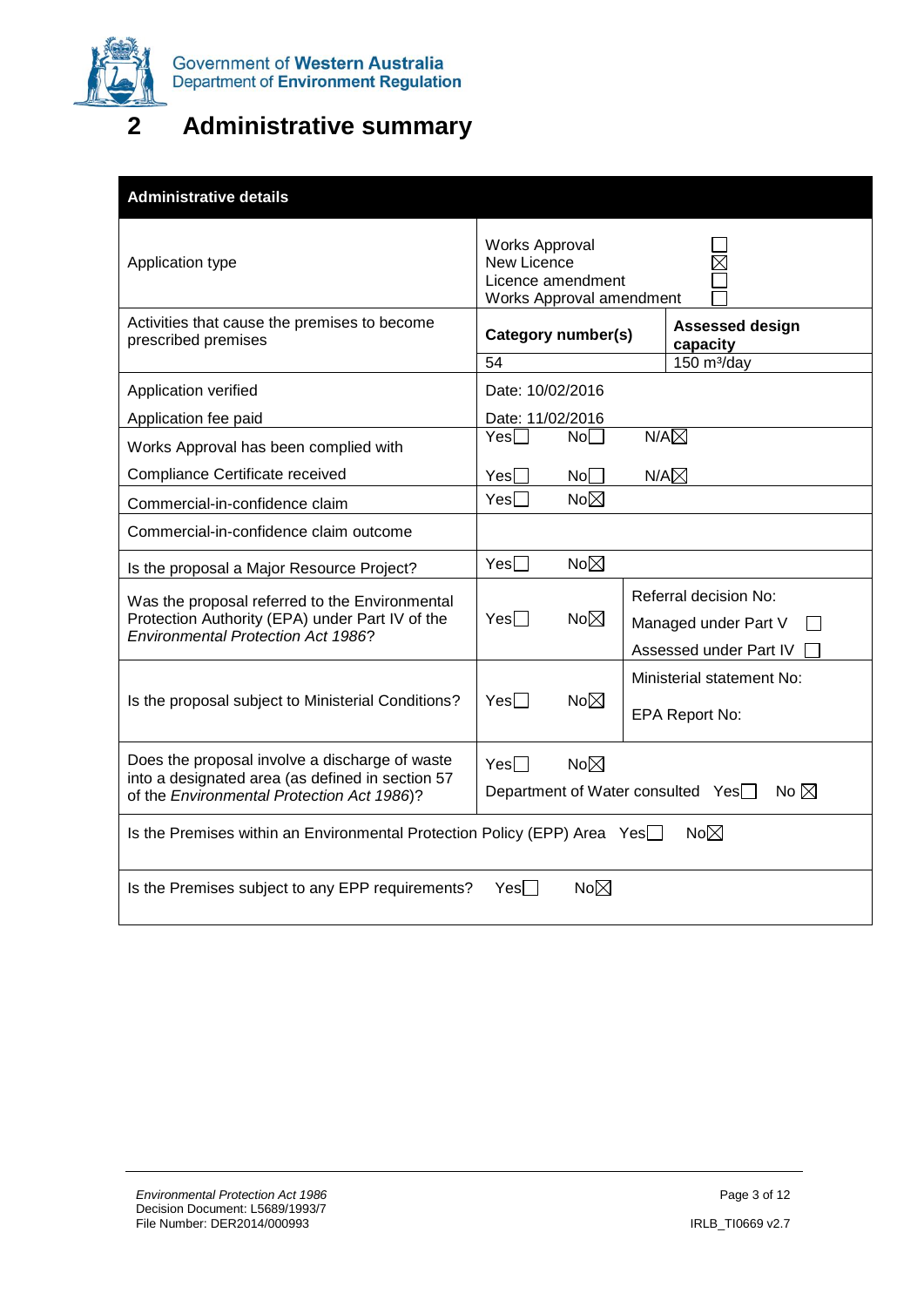

### <span id="page-16-0"></span>**3 Executive summary of proposal and assessment**

The Shire of Koorda operates the Koorda Wastewater Treatment Plant located at Lot 28636 on Plan 183885, Avon Location 28636, Crown Reserve 36712, Koorda. The land is owned by Department of Lands, Department of Planning and Infrastructure and has a Management Order with the Shire of Koorda listed as a vested interest for a sewage treatment plant.

The closest residential premises are located approximately 450 metres east of the Premises at the Koorda township.

The area surrounding the treatment facility consists of a top layer mixture of gravel and loam, below that is indurated saprolite over deeper saprolite clay material. It appears from investigations undertaken by Department of Agriculture for the Koorda Groundwater Study (document date unknown), that the town sits on a perched aquifer. The groundwater around the treatment plant is recorded as 5-6 meters deep in the year 2000. However, in 2008 a Rural Towns Bore Monitoring Program showed the bore in that vicinity was dry. Anecdotal reports indicate groundwater levels across the area appear to be dropping due to the drying climate. Groundwater's in the area are considered to be saline with low pH; there are no watercourses or wetlands mapped within the Premises boundary, the closest drainage line is a minor non-perennial watercourse approximately 1.6 kilometres north of the premises. The closest Geomorphic Wetlands Wheatbelt are located approximately 1.5 kilometres south of the premises. Annual mean rainfall for Koorda is below 300 mm while the pan evaporation rate exceeds 2 100mm per annum (Department of Agriculture weather station Koorda 1).

The wastewater treatment plant is designed to treat wastewater to a secondary standard and serve an estimated population of 750 people and has a design capacity of 150m<sup>3</sup>/day. Koorda town has a current population of circa 250 residents and the WWTP is currently operating at approximately 68m<sup>3</sup>/day. The WWTP operates a gravity sewer reticulation with 188 connections. Treatment consists of one Imhoff tank, one treatment / stabilisation (oxidation) pond and one evaporation / overflow pond for any excess liquids. The overflow pond was originally intended to store treated wastewater for re-use, but changes in rainfall and population has meant that there isn't enough water retained that can be re-used; it is evaporated. Settleable and floatable solids are removed from the Imhoff tank approximately twice per year, drained into a clay lined sludge drying bed before being taken off-site and disposed at the landfill.

The Environmental Protection Authority's Guidance Statement No 3, *Separation Distances between Industrial and Sensitive Land Uses,* recommends a separation distance to be determined by case by case assessment for a premises that sewage treatment, with the main emissions of concern being gaseous and odour.

All potential emissions and discharges have been discussed and addressed in the Decision Table. The Koorda WWTP has been assessed as moderate risk and therefore the Licence is recommended to be issued to Shire of Koorda for a period of 10 years.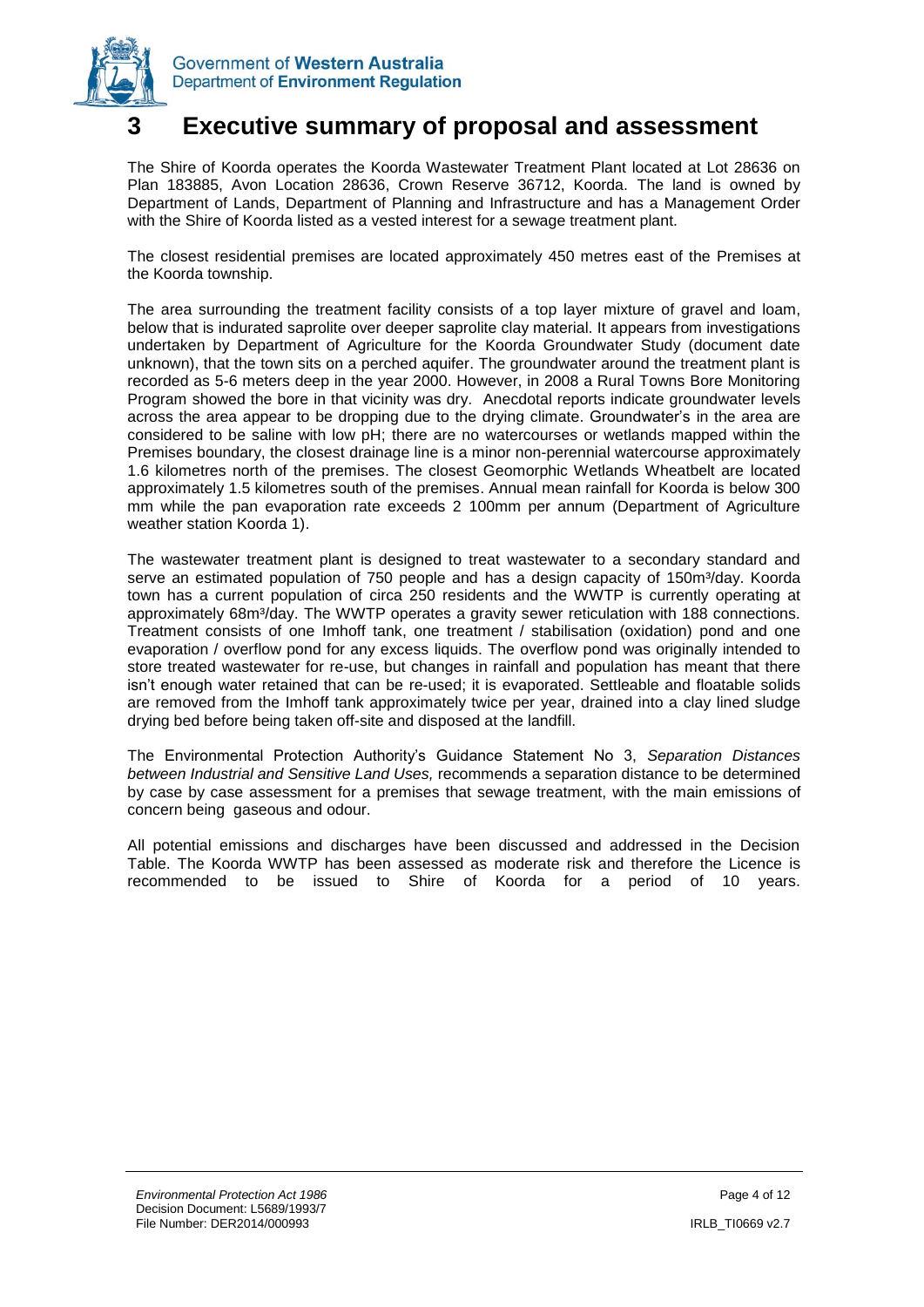

## **4 Decision table**

All applications are assessed in line with the *Environmental Protection Act 1986*, the *Environmental Protection Regulations 1987* and DER's Operational Procedure on Assessing Emissions and Discharges from Prescribed Premises. Where other references have been used in making the decision they are detailed in the decision document.

<span id="page-17-0"></span>

| <b>DECISION TABLE</b>                            |                                                                |                                                                                                                                                                                                                                                                                                                                                                                                                                                                                                                                                                                                                                                                                                                                                                                                                                                                                                                                                                                                                                                                                                                                                                                                                                                                                                                     |                                                                                                                              |
|--------------------------------------------------|----------------------------------------------------------------|---------------------------------------------------------------------------------------------------------------------------------------------------------------------------------------------------------------------------------------------------------------------------------------------------------------------------------------------------------------------------------------------------------------------------------------------------------------------------------------------------------------------------------------------------------------------------------------------------------------------------------------------------------------------------------------------------------------------------------------------------------------------------------------------------------------------------------------------------------------------------------------------------------------------------------------------------------------------------------------------------------------------------------------------------------------------------------------------------------------------------------------------------------------------------------------------------------------------------------------------------------------------------------------------------------------------|------------------------------------------------------------------------------------------------------------------------------|
| <b>Works</b><br>Approval /<br>Licence<br>section | <b>Condition</b><br>number<br>W = Works Approval<br>L= Licence | Justification (including risk description & decision methodology where relevant)                                                                                                                                                                                                                                                                                                                                                                                                                                                                                                                                                                                                                                                                                                                                                                                                                                                                                                                                                                                                                                                                                                                                                                                                                                    | <b>Reference</b><br>documents                                                                                                |
| <b>Premises</b><br>operation                     | $L1.3.1 - L1.3.7$                                              | <b>Emission Description</b><br>Emission: Treated wastewater effluent seeping through the lining of the ponds to land<br>and groundwater. The ponds are lined with in-situ clay soils.<br>Impact: Contamination of surrounding land, surface water and groundwater Although<br>the permeability of the pond lining is undetermined, it is expected to be low.<br>Groundwater has previously been identified at 5-6 meters below ground level within the<br>area and anecdotal information suggests that some of these bores have dried up due<br>to the drying climate. The town of Koorda appears to be above a perched aquifer but<br>there is little information on the use of this groundwater. The area surrounding the<br>treatment facility consists of a top layer mixture of gravel and loam, below that is<br>indurated saprolite over deeper saprolite clay material. Local soils, high evaporation<br>rates and low rainfall mitigate infiltration through the ponds.<br>Controls: No additional controls proposed given the geology and climate experienced<br>in the area.<br><b>Risk Assessment</b><br>Consequence: Minor<br>Likelihood: Unlikely<br><b>Risk Rating: Moderate</b><br><b>Regulatory Controls</b><br>Condition 1.3.1 has been included in this licence to ensure that any exceedance of | Application<br>supporting<br>documentation<br>Environmental<br>Protection<br>(Unauthorised<br>Discharge)<br>Regulations 2004 |

*Environmental Protection Act 1986* Page 5 of 12 Decision Document: L5689/1993/7 File Number: DER2014/000993 IRLB\_TI0669 v2.7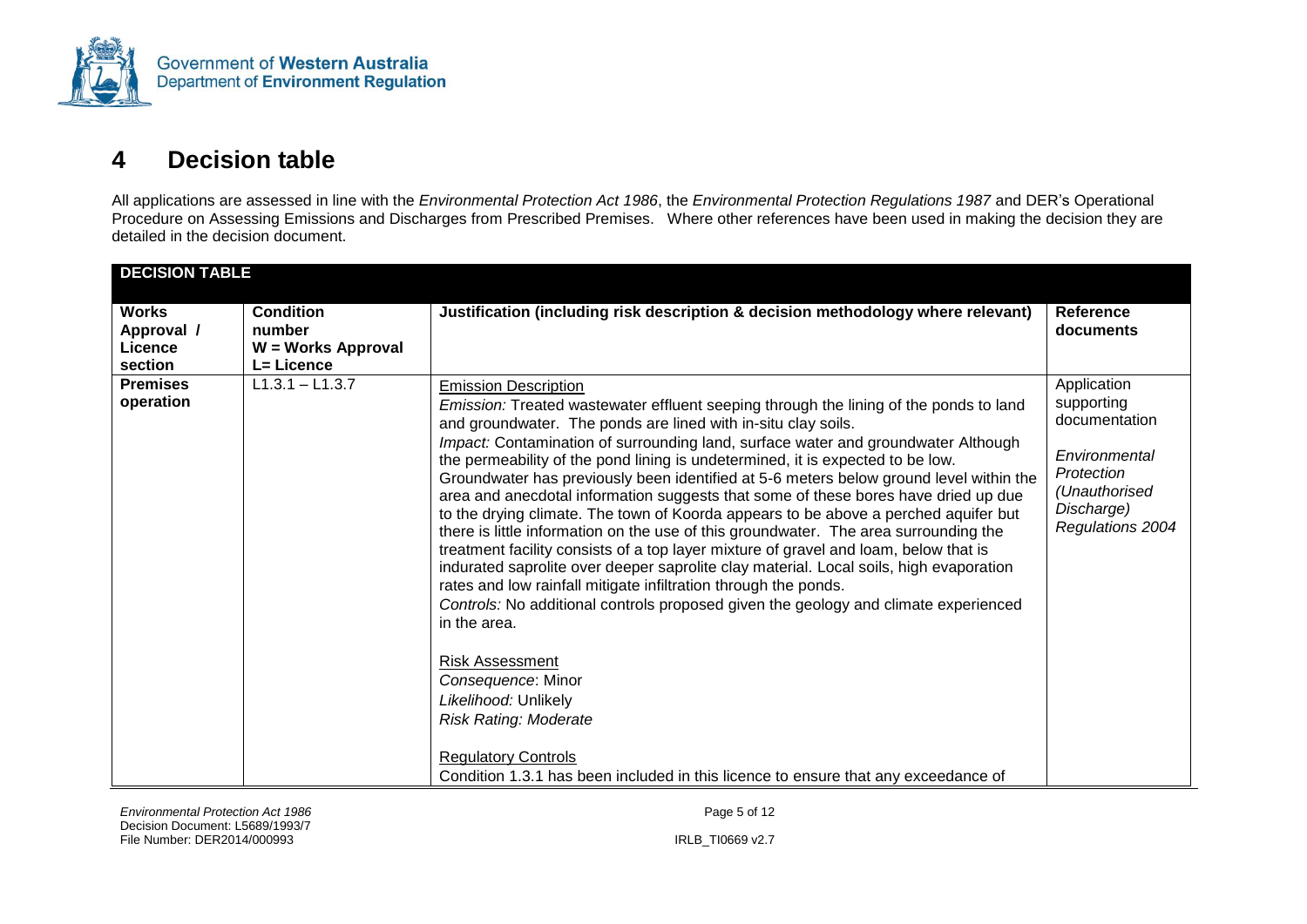

| <b>DECISION TABLE</b>                            |                                                                |                                                                                                                                                                                                                                                                                                    |                        |
|--------------------------------------------------|----------------------------------------------------------------|----------------------------------------------------------------------------------------------------------------------------------------------------------------------------------------------------------------------------------------------------------------------------------------------------|------------------------|
| <b>Works</b><br>Approval /<br>Licence<br>section | <b>Condition</b><br>number<br>W = Works Approval<br>L= Licence | Justification (including risk description & decision methodology where relevant)                                                                                                                                                                                                                   | Reference<br>documents |
|                                                  |                                                                | limits is investigated.                                                                                                                                                                                                                                                                            |                        |
|                                                  |                                                                | Condition 1.3.2 has been included in this licence to specify the waste types and<br>quantity limits that may be accepted at the premises as those that have been assessed<br>under the licence application as suitable given the infrastructure and controls measures<br>in place at the premises. |                        |
|                                                  |                                                                | Condition 1.3.3 replaces condition $W1(a)$ and $W1(b)$ of the previous licence that<br>specifies how sewage waste is to be processed on site, given the infrastructure and<br>control measures at the premises and relevant to the licence categories applied for.                                 |                        |
|                                                  |                                                                | Condition 1.3.4 has been included in the licence for the purpose of specifying the<br>containment infrastructure on the Premises.                                                                                                                                                                  |                        |
|                                                  |                                                                | Condition 1.3.5 replaces condition W2 of the previous licence that specifies how<br>wastewater treatment ponds are managed to provide adequate protection to the<br>environment.                                                                                                                   |                        |
|                                                  |                                                                | Condition 1.3.6 has been included to ensure that the wastewater treatment plant has<br>sufficient security to prevent unauthorised access or waste disposal.                                                                                                                                       |                        |
|                                                  |                                                                | <b>Residual Risk</b><br>Consequence: Minor<br>Likelihood: Unlikely<br><b>Risk Rating: Moderate</b>                                                                                                                                                                                                 |                        |
|                                                  |                                                                | Condition W1(c) has not been included in this licence as any discharges to the<br>environment can be adequately managed under the Environmental Protection<br>(Unauthorised) Discharge Regulations 2004.                                                                                           |                        |

*Environmental Protection Act 1986 Page 6 of 12* Decision Document: L5689/1993/7 File Number: DER2014/000993 IRLB\_TI0669 v2.7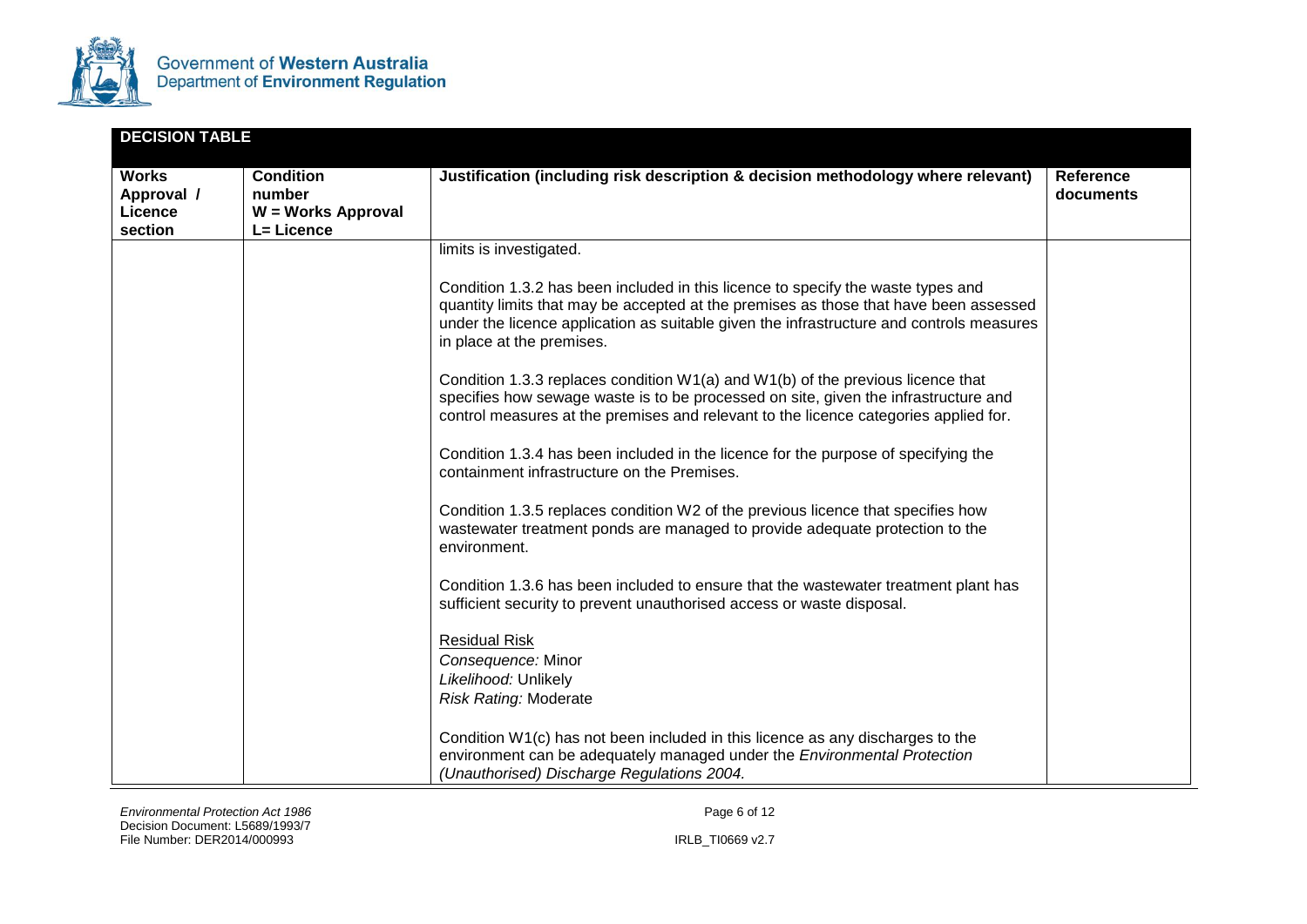

| <b>DECISION TABLE</b>                                                           |                                                                |                                                                                                                                                                                                                                                                                                                                                                                                                                                                                                                                                                                                                                                                                                                                                                                                                                                                                                                                                                                  |                                                |
|---------------------------------------------------------------------------------|----------------------------------------------------------------|----------------------------------------------------------------------------------------------------------------------------------------------------------------------------------------------------------------------------------------------------------------------------------------------------------------------------------------------------------------------------------------------------------------------------------------------------------------------------------------------------------------------------------------------------------------------------------------------------------------------------------------------------------------------------------------------------------------------------------------------------------------------------------------------------------------------------------------------------------------------------------------------------------------------------------------------------------------------------------|------------------------------------------------|
| <b>Works</b><br>Approval /<br>Licence<br>section                                | <b>Condition</b><br>number<br>W = Works Approval<br>L= Licence | Justification (including risk description & decision methodology where relevant)                                                                                                                                                                                                                                                                                                                                                                                                                                                                                                                                                                                                                                                                                                                                                                                                                                                                                                 | <b>Reference</b><br>documents                  |
| <b>Emissions</b><br>general                                                     | N/A                                                            | There are no point source emissions and as such no specified conditions relating to<br>emissions general are required on the Licence.                                                                                                                                                                                                                                                                                                                                                                                                                                                                                                                                                                                                                                                                                                                                                                                                                                            | N/A                                            |
| <b>Point source</b><br>emissions to<br>surface water<br>including<br>monitoring | N/A                                                            | There are no point source emissions to surface water and as such no specified<br>conditions are required on the Licence.                                                                                                                                                                                                                                                                                                                                                                                                                                                                                                                                                                                                                                                                                                                                                                                                                                                         | N/A                                            |
| <b>Point source</b><br>emissions to<br>groundwater<br>including<br>monitoring   | N/A                                                            | There are no point source emissions to groundwater and as such no specified<br>conditions are required on the Licence.                                                                                                                                                                                                                                                                                                                                                                                                                                                                                                                                                                                                                                                                                                                                                                                                                                                           | N/A                                            |
| <b>Emissions to</b><br>land including<br>monitoring                             | N/A                                                            | There are no emissions to land and as such no specified conditions are required on the<br>licence. All treated wastewater is evaporated and sludges are disposed of to landfill.                                                                                                                                                                                                                                                                                                                                                                                                                                                                                                                                                                                                                                                                                                                                                                                                 | N/A                                            |
| <b>Fugitive</b><br>emissions                                                    | N/A                                                            | There are no fugitive dust emissions and as such no specified conditions are required<br>on the Licence.                                                                                                                                                                                                                                                                                                                                                                                                                                                                                                                                                                                                                                                                                                                                                                                                                                                                         | N/A                                            |
| <b>Odour</b>                                                                    | N/A                                                            | <b>Emission Description</b><br>Emission: Odour from wastewater acceptance point, treatment and storage of<br>wastewater.<br>Impact: Reduced local air quality and nuisance for persons not on site. The nearest<br>sensitive receptor is located approximately 400 metres east of the premises.<br>Controls: Sewage waste is accepted on site through approximately 4.6 kilometres of<br>reticulated sewer, which is then treated through the enclosed imhoff tank, treated<br>wastewater is then directed to the stabilisation/evaporation pond. Sludge is removed<br>from the imhoff tank approximately twice yearly, and dried on a clay lined sludge drying<br>bed. Solid waste is then taken to Shire's landfill for burial. The Shire estimates<br>approximately 1 tonne of solid is removed from site per year. This site has been<br>licensed since 1997 and DER has not received any complaints relating to odour and<br>the Shire has also not received any complaints | Environmental<br><b>Protection Act</b><br>1986 |

*Environmental Protection Act 1986* Page 7 of 12 Decision Document: L5689/1993/7 File Number: DER2014/000993 IRLB\_TI0669 v2.7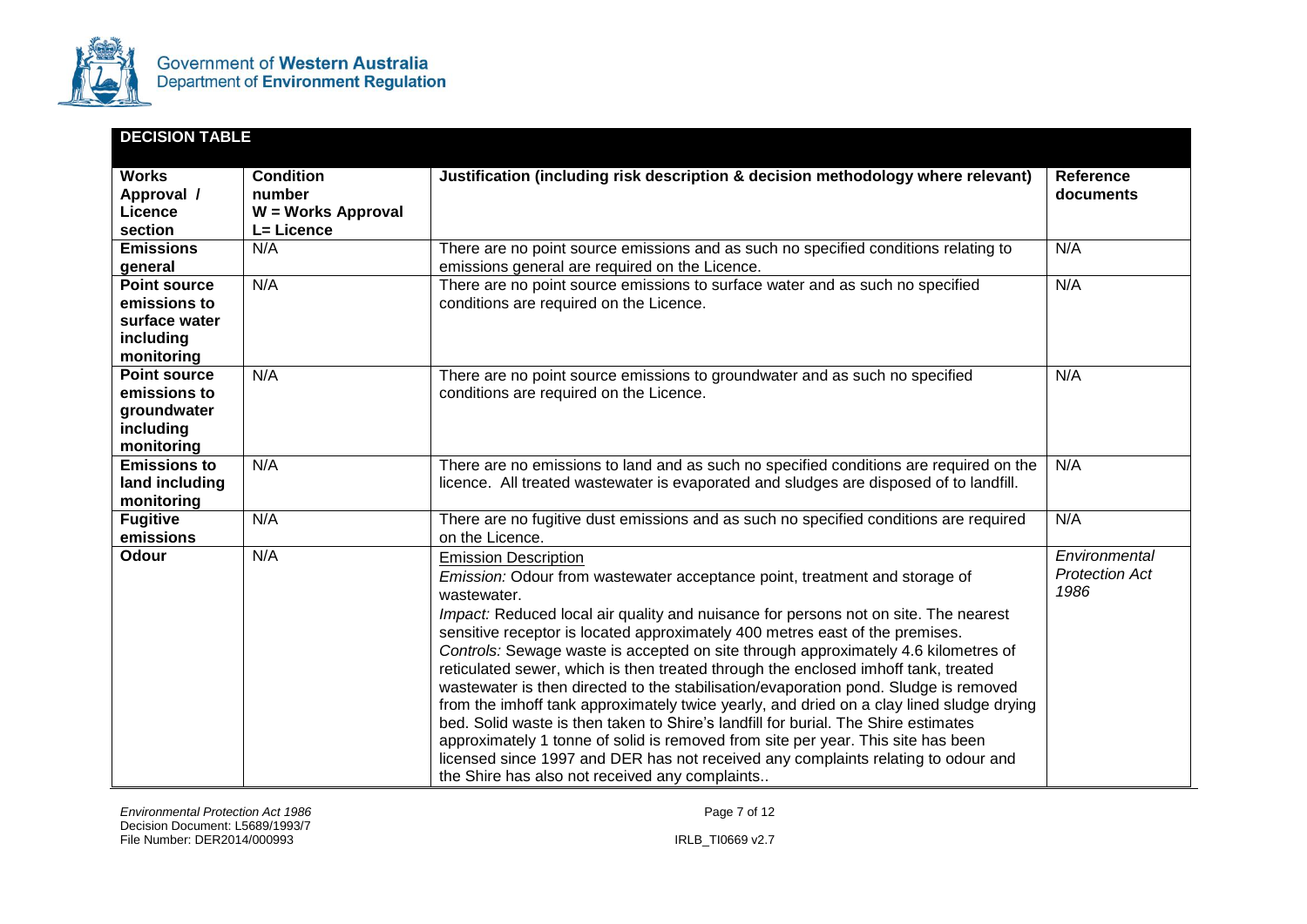

| <b>DECISION TABLE</b>                            |                                                                |                                                                                                                                                                                                                                                                                                                                                                                                                                                                                                                                                                                                                                     |                                                         |
|--------------------------------------------------|----------------------------------------------------------------|-------------------------------------------------------------------------------------------------------------------------------------------------------------------------------------------------------------------------------------------------------------------------------------------------------------------------------------------------------------------------------------------------------------------------------------------------------------------------------------------------------------------------------------------------------------------------------------------------------------------------------------|---------------------------------------------------------|
| <b>Works</b><br>Approval /<br>Licence<br>section | <b>Condition</b><br>number<br>W = Works Approval<br>L= Licence | Justification (including risk description & decision methodology where relevant)                                                                                                                                                                                                                                                                                                                                                                                                                                                                                                                                                    | Reference<br>documents                                  |
|                                                  |                                                                | Risk Assessment<br>Consequence: Insignificant<br>Likelihood: Unlikely<br>Risk Rating: Low<br><b>Regulatory Controls</b><br>In accordance with DER's licensing process and assessment of risk, no specified<br>condition for fugitive emission has been included in this licence. Odour can be<br>sufficiently regulated under Section 49 of the Environmental Protection Act 1986.<br><b>Residual Risk</b><br>Consequence: Insignificant<br>Likelihood: Unlikely<br>Risk Rating: Low                                                                                                                                                |                                                         |
| <b>Noise</b>                                     | N/A                                                            | <b>Emission Description</b><br>Emission: Low levels of noise generated from the operation of the equipment<br>associated with the WWTP. The WWTP is primarily run via gravity flow; however there<br>are two petrol powered pumps at the entrance to the plant that can be used to pump<br>the sewage if necessary.<br>Impact: Noise can be a nuisance to persons not on the Premises.<br>Controls: The Licensee has not proposed any specific controls relating to noise as the<br>pumps are only operated as required.<br><b>Risk Assessment</b><br>Consequence: Insignificant<br>Likelihood: Unlikely<br><b>Risk Rating: Low</b> | Environmental<br>Protection (Noise)<br>Regulations 1997 |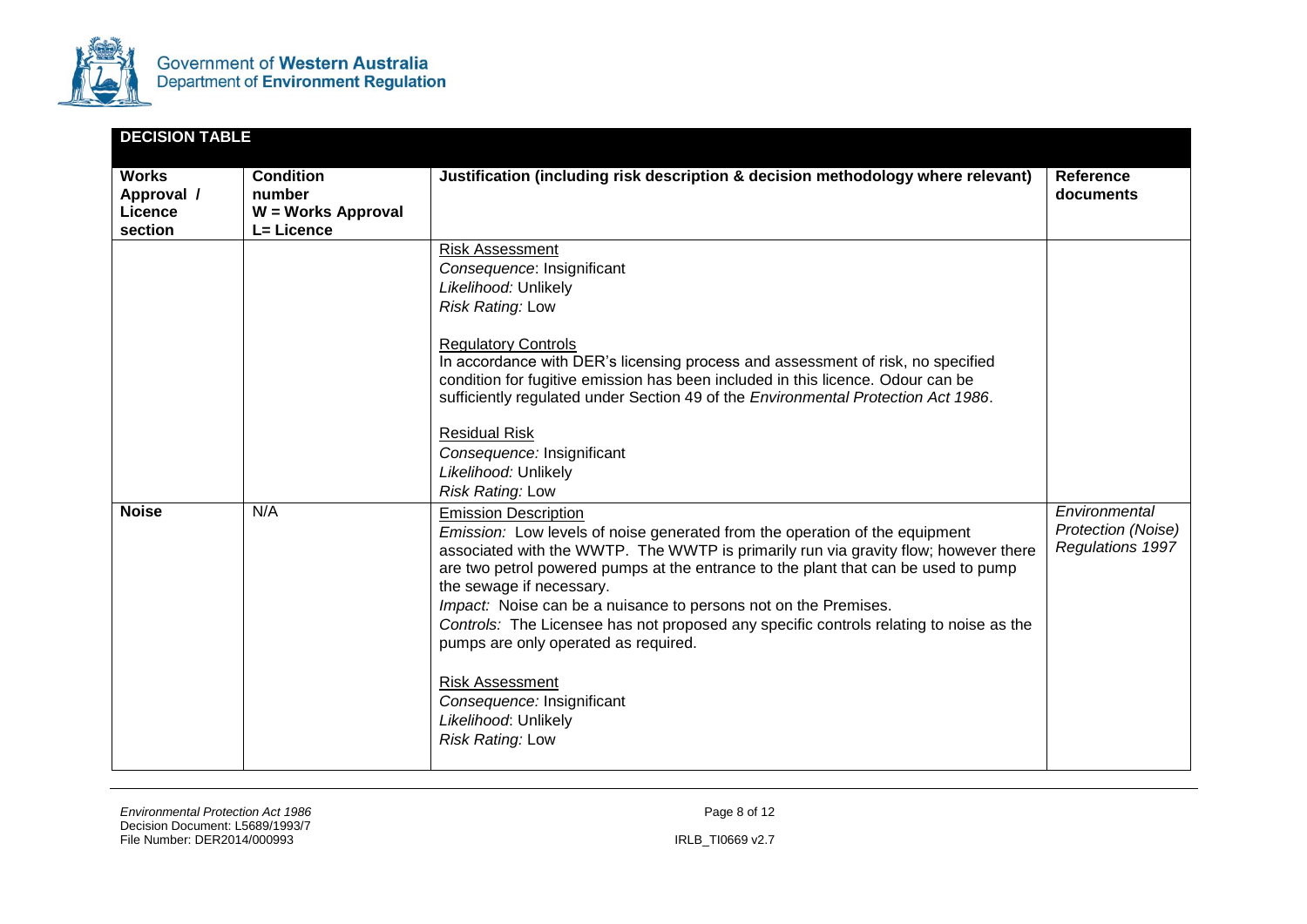

| <b>DECISION TABLE</b>                            |                                                                |                                                                                                                                                                                                                                                                         |                                                                                 |
|--------------------------------------------------|----------------------------------------------------------------|-------------------------------------------------------------------------------------------------------------------------------------------------------------------------------------------------------------------------------------------------------------------------|---------------------------------------------------------------------------------|
| <b>Works</b><br>Approval /<br>Licence<br>section | <b>Condition</b><br>number<br>W = Works Approval<br>L= Licence | Justification (including risk description & decision methodology where relevant)                                                                                                                                                                                        | <b>Reference</b><br>documents                                                   |
|                                                  |                                                                | <b>Regulatory Controls</b><br>Based on the assessed low risk, no conditions relating to noise are proposed for the<br>licence. Noise emissions can be adequately managed under the <i>Environmental</i><br>Protection (Noise) Regulations 1997.<br><b>Residual Risk</b> |                                                                                 |
|                                                  |                                                                | Consequence: Insignificant<br>Likelihood: Unlikely<br>Risk Rating: Low                                                                                                                                                                                                  |                                                                                 |
| <b>Monitoring of</b><br>inputs and<br>outputs    | N/A                                                            | No specified conditions relating to monitoring of inputs and outputs are required to be<br>added to the Licence.                                                                                                                                                        | N/A                                                                             |
| <b>Process</b><br>monitoring                     | N/A                                                            | No specified conditions relating to process monitoring are required to be added to the<br>Licence.                                                                                                                                                                      | N/A                                                                             |
| <b>Ambient</b><br>quality<br>monitoring          | N/A                                                            | No specified conditions relating to ambient quality monitoring are required to be added<br>to the Licence.                                                                                                                                                              | N/A                                                                             |
| Meteorological<br>monitoring                     | N/A                                                            | No specified conditions relating to meteorological monitoring are required to be added<br>to the Licence.                                                                                                                                                               | General<br>provisions of the<br>Environmental<br><b>Protection Act</b><br>1986. |
| <b>Improvements</b>                              | N/A                                                            | There are no improvements required on this licence.                                                                                                                                                                                                                     | N/A                                                                             |
| <b>Information</b>                               | $L2.1.1 - 2.3.2$                                               | Condition 2.1.2 replaces condition G1 of the previous licence. Standard conditions                                                                                                                                                                                      | N/A                                                                             |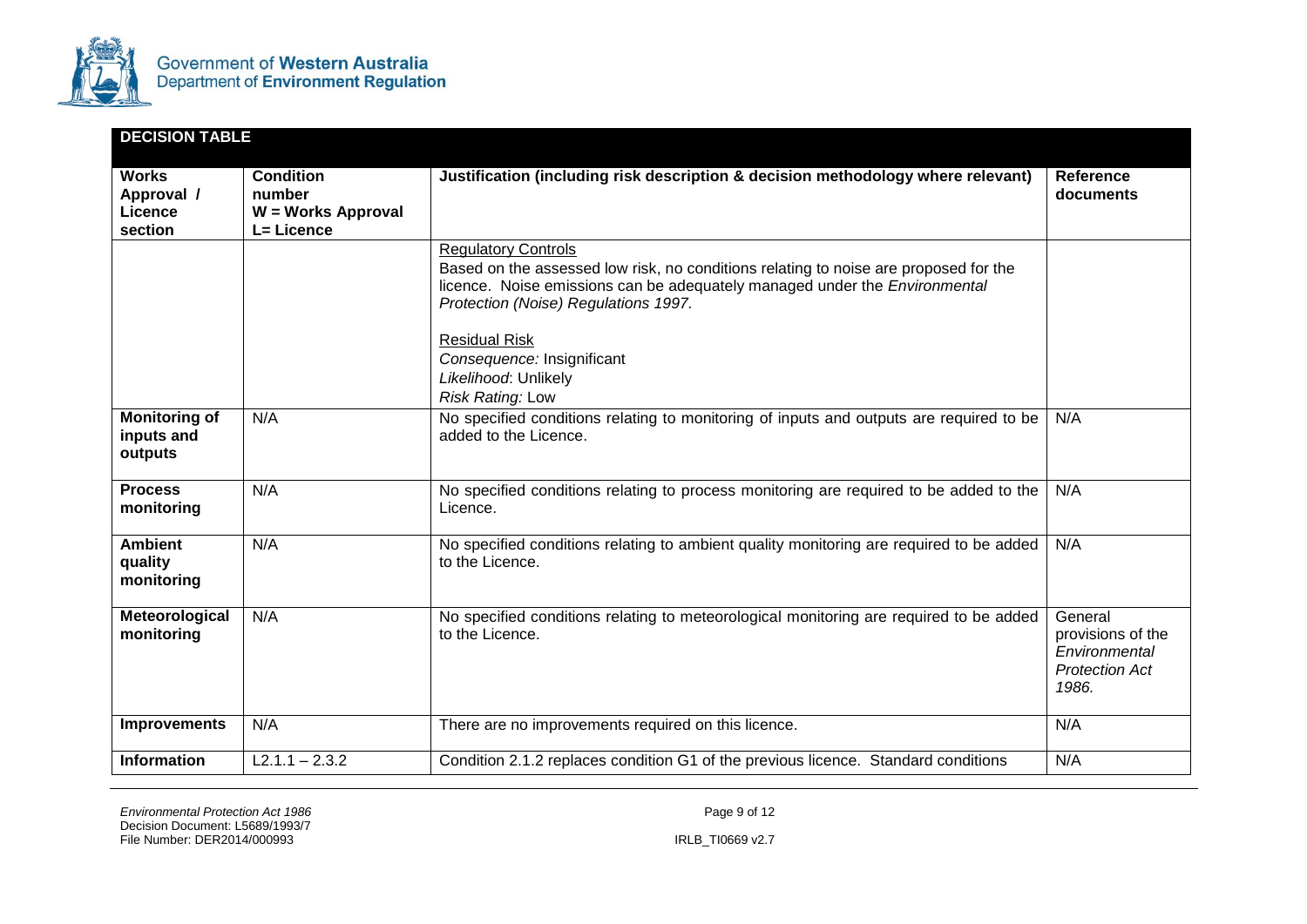

| <b>DECISION TABLE</b>                            |                                                                       |                                                                                                                                                                                                                                                                                                                                                                    |                        |  |
|--------------------------------------------------|-----------------------------------------------------------------------|--------------------------------------------------------------------------------------------------------------------------------------------------------------------------------------------------------------------------------------------------------------------------------------------------------------------------------------------------------------------|------------------------|--|
| <b>Works</b><br>Approval /<br>Licence<br>section | <b>Condition</b><br>number<br>W = Works Approval<br><b>L= Licence</b> | Justification (including risk description & decision methodology where relevant)                                                                                                                                                                                                                                                                                   | Reference<br>documents |  |
|                                                  |                                                                       | regarding records, reporting and notifications have also been included on the Licence.                                                                                                                                                                                                                                                                             |                        |  |
| Licence<br><b>Duration</b>                       | N/A                                                                   | The Koorda WWTP has been assessed as moderate risk on the basis that the lining of N/A<br>the ponds are not known and uses of the perched aquifer beneath the town is<br>undetermined. There are no planning restrictions associated with the activity on the<br>location. The Licence is recommended to be issued to Shire of Koorda for a period of<br>10 years. |                        |  |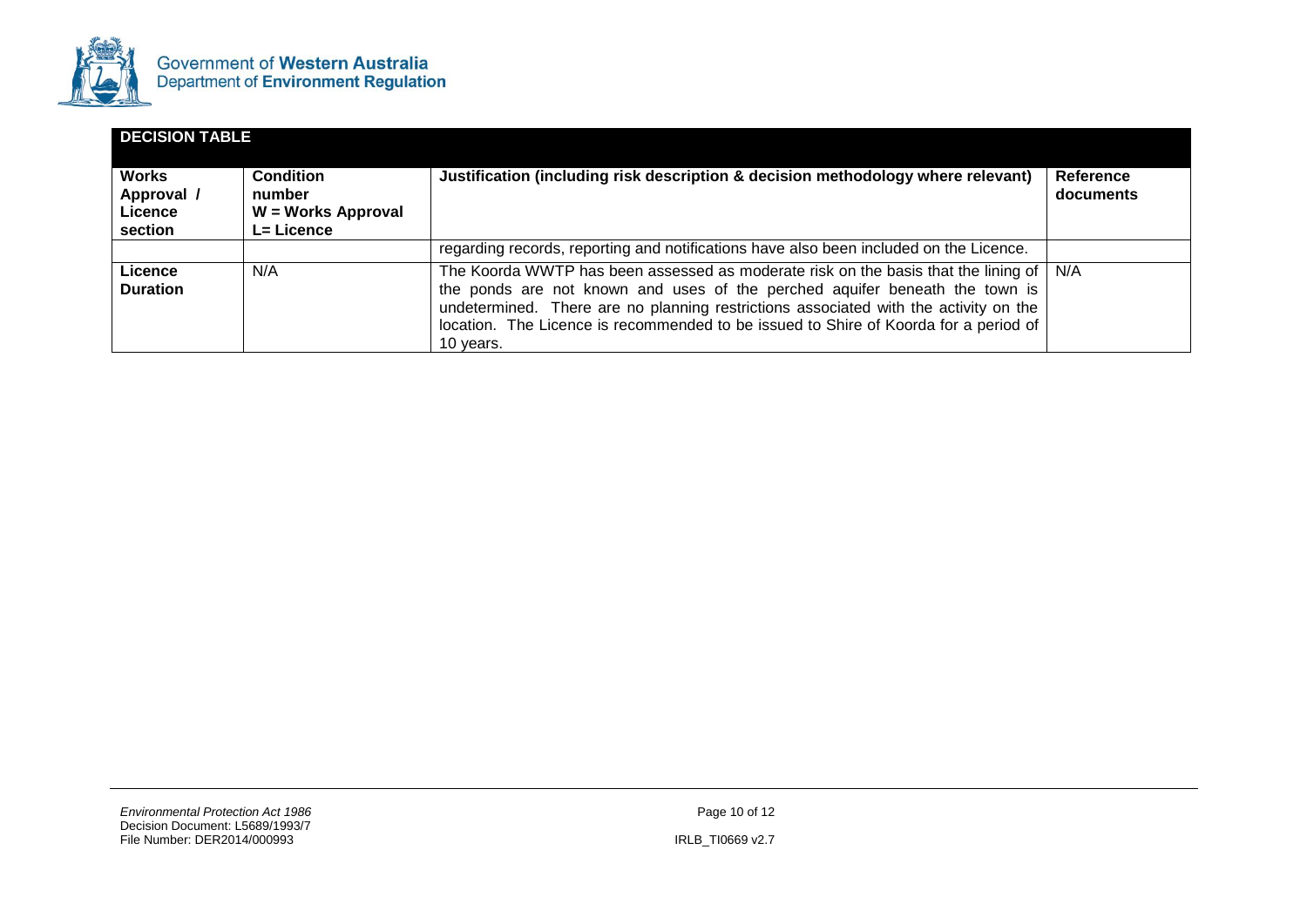

# **5 Advertisement and consultation table**

<span id="page-23-0"></span>

| Date       | Event                                                                         | Comments received/Notes | How comments were taken into<br>consideration |
|------------|-------------------------------------------------------------------------------|-------------------------|-----------------------------------------------|
| 15/02/2016 | Application advertised in West<br>Australian (or other relevant<br>newspaper) | No comments received    | N/A                                           |
| 22/02/2016 | Proponent sent a copy of draft<br>instrument                                  | No comments received    | N/A                                           |